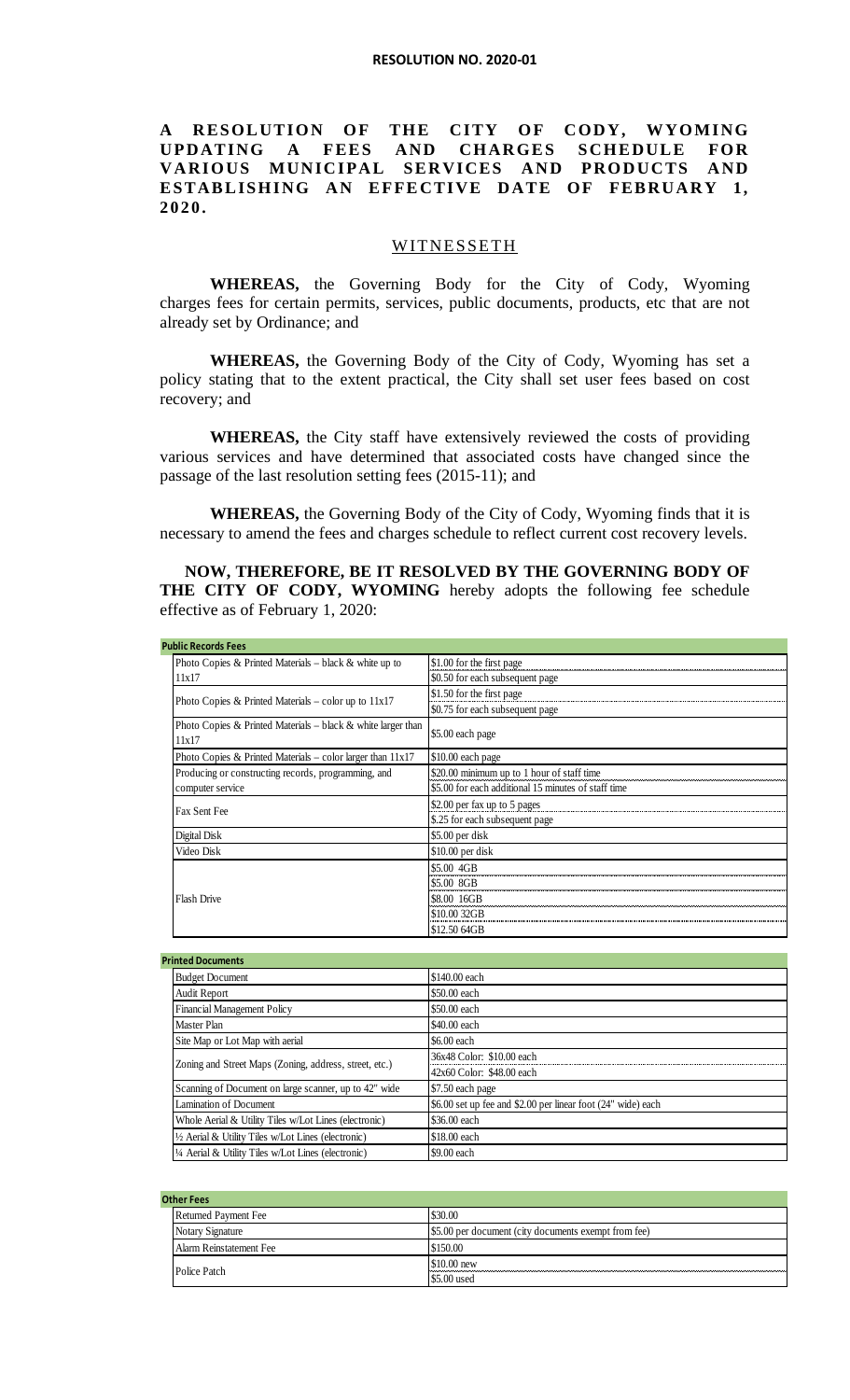| <b>Business Licenses &amp; Permits</b>                       |                                                                                      |  |
|--------------------------------------------------------------|--------------------------------------------------------------------------------------|--|
|                                                              | Initial Application Fee \$150.00                                                     |  |
|                                                              | Application for additional or expanded license, \$50.00 for each category of licence |  |
|                                                              | added or modified (general, general-IRC, plumbing, plumbing-IRC, HVAC, HVAC-         |  |
| Contractor License Fee                                       | IRC, electrical, specialty)                                                          |  |
|                                                              | Annual Renewal \$100.00                                                              |  |
|                                                              | Renewal Late Fee \$30.00                                                             |  |
|                                                              | Renewal of Expired License \$150.00                                                  |  |
| Annual Short Term Rental/ Bed & Breakfast Registration per   | With Inspection \$25.00 first year, every 3 years thereafter                         |  |
| dwelling unit (non-transferrable)                            | Without Inspection \$10.00, not one of the above years                               |  |
| Directional Wayfinding Signage Permit (Sheridan Ave. street) |                                                                                      |  |
| signs)                                                       | \$60.00 per sign per calendar year                                                   |  |
| Right-of-Way Encroachment Permit                             | \$50.00 per each 45-day permit                                                       |  |
|                                                              | \$150.00 deposit per each permit if storing materials in City right of way or alley  |  |

| Tennis Courts - Paul Stock, Dorse Miller, Glendale, and City<br>\$25.00 per day per court<br>park<br>Specialy Park Areas - skate park, basketball courts, volleyball<br>court, horseshoe pits, climbing wall, dog park, trails, or open<br>\$25.00 per event<br>space<br>Practices: \$50.00 per week per field or \$10.00 per hour per field<br>League games: \$25.00 per game<br>Soccer Facility - Dacken, Holm View, Mentock, and other<br>Field prep: \$15.00 per hour plus materials<br>soccer/multi purpose park areas<br>Tounament play: \$175.00 per event one field, additional fields \$50.00 per field per day<br>Practices: \$50.00 per week per field<br>Baseball Facility - Hugh Smith, Legion Field, Babe Ruth, Pee<br>League Games: \$75.00 per game<br>Youth League Games: \$50.00 per game<br>Wee, and Little League<br>Field prep: \$25.00 per hour plus materials<br>Practices: \$50.00 per week per field or \$10.00 per hour per field<br>East Sheridan Fields (includes softball)<br>League games: \$50.00 per game<br><b>Tournament Concession Stand Use</b><br>\$25.00 per event<br>\$175.00 per event for one field<br>Tournament Play, Camps, Clinics, Etc.<br>\$50.00 per day per field for additional fields<br>Park Shelters - Hugh Smith, Mentock, Glendale, and City Park<br>\$25.00 per day<br>Picnic Shelters - Beck Lake Lions Club, Shoshone River Trail,<br>and Paul Stock Trail<br>\$50.00 per day for events open to the public only<br>\$100.00 per event and \$50.00 per day for additional days<br>Canal Park Amphitheater<br>\$150.00 per event and \$50.00 per day after first day<br>City Park Band Shell<br>\$450.00 per event per day for sound system<br>\$25.00 per day | Parks, Athletic Fields, and Shelter Fees |  |  |
|-------------------------------------------------------------------------------------------------------------------------------------------------------------------------------------------------------------------------------------------------------------------------------------------------------------------------------------------------------------------------------------------------------------------------------------------------------------------------------------------------------------------------------------------------------------------------------------------------------------------------------------------------------------------------------------------------------------------------------------------------------------------------------------------------------------------------------------------------------------------------------------------------------------------------------------------------------------------------------------------------------------------------------------------------------------------------------------------------------------------------------------------------------------------------------------------------------------------------------------------------------------------------------------------------------------------------------------------------------------------------------------------------------------------------------------------------------------------------------------------------------------------------------------------------------------------------------------------------------------------------------------------------------------------------------------------------------------------------|------------------------------------------|--|--|
|                                                                                                                                                                                                                                                                                                                                                                                                                                                                                                                                                                                                                                                                                                                                                                                                                                                                                                                                                                                                                                                                                                                                                                                                                                                                                                                                                                                                                                                                                                                                                                                                                                                                                                                         |                                          |  |  |
|                                                                                                                                                                                                                                                                                                                                                                                                                                                                                                                                                                                                                                                                                                                                                                                                                                                                                                                                                                                                                                                                                                                                                                                                                                                                                                                                                                                                                                                                                                                                                                                                                                                                                                                         |                                          |  |  |
|                                                                                                                                                                                                                                                                                                                                                                                                                                                                                                                                                                                                                                                                                                                                                                                                                                                                                                                                                                                                                                                                                                                                                                                                                                                                                                                                                                                                                                                                                                                                                                                                                                                                                                                         |                                          |  |  |
|                                                                                                                                                                                                                                                                                                                                                                                                                                                                                                                                                                                                                                                                                                                                                                                                                                                                                                                                                                                                                                                                                                                                                                                                                                                                                                                                                                                                                                                                                                                                                                                                                                                                                                                         |                                          |  |  |
|                                                                                                                                                                                                                                                                                                                                                                                                                                                                                                                                                                                                                                                                                                                                                                                                                                                                                                                                                                                                                                                                                                                                                                                                                                                                                                                                                                                                                                                                                                                                                                                                                                                                                                                         |                                          |  |  |
|                                                                                                                                                                                                                                                                                                                                                                                                                                                                                                                                                                                                                                                                                                                                                                                                                                                                                                                                                                                                                                                                                                                                                                                                                                                                                                                                                                                                                                                                                                                                                                                                                                                                                                                         |                                          |  |  |
|                                                                                                                                                                                                                                                                                                                                                                                                                                                                                                                                                                                                                                                                                                                                                                                                                                                                                                                                                                                                                                                                                                                                                                                                                                                                                                                                                                                                                                                                                                                                                                                                                                                                                                                         |                                          |  |  |
|                                                                                                                                                                                                                                                                                                                                                                                                                                                                                                                                                                                                                                                                                                                                                                                                                                                                                                                                                                                                                                                                                                                                                                                                                                                                                                                                                                                                                                                                                                                                                                                                                                                                                                                         |                                          |  |  |
|                                                                                                                                                                                                                                                                                                                                                                                                                                                                                                                                                                                                                                                                                                                                                                                                                                                                                                                                                                                                                                                                                                                                                                                                                                                                                                                                                                                                                                                                                                                                                                                                                                                                                                                         |                                          |  |  |
|                                                                                                                                                                                                                                                                                                                                                                                                                                                                                                                                                                                                                                                                                                                                                                                                                                                                                                                                                                                                                                                                                                                                                                                                                                                                                                                                                                                                                                                                                                                                                                                                                                                                                                                         |                                          |  |  |
|                                                                                                                                                                                                                                                                                                                                                                                                                                                                                                                                                                                                                                                                                                                                                                                                                                                                                                                                                                                                                                                                                                                                                                                                                                                                                                                                                                                                                                                                                                                                                                                                                                                                                                                         |                                          |  |  |
|                                                                                                                                                                                                                                                                                                                                                                                                                                                                                                                                                                                                                                                                                                                                                                                                                                                                                                                                                                                                                                                                                                                                                                                                                                                                                                                                                                                                                                                                                                                                                                                                                                                                                                                         |                                          |  |  |
|                                                                                                                                                                                                                                                                                                                                                                                                                                                                                                                                                                                                                                                                                                                                                                                                                                                                                                                                                                                                                                                                                                                                                                                                                                                                                                                                                                                                                                                                                                                                                                                                                                                                                                                         |                                          |  |  |
|                                                                                                                                                                                                                                                                                                                                                                                                                                                                                                                                                                                                                                                                                                                                                                                                                                                                                                                                                                                                                                                                                                                                                                                                                                                                                                                                                                                                                                                                                                                                                                                                                                                                                                                         |                                          |  |  |
|                                                                                                                                                                                                                                                                                                                                                                                                                                                                                                                                                                                                                                                                                                                                                                                                                                                                                                                                                                                                                                                                                                                                                                                                                                                                                                                                                                                                                                                                                                                                                                                                                                                                                                                         |                                          |  |  |
|                                                                                                                                                                                                                                                                                                                                                                                                                                                                                                                                                                                                                                                                                                                                                                                                                                                                                                                                                                                                                                                                                                                                                                                                                                                                                                                                                                                                                                                                                                                                                                                                                                                                                                                         |                                          |  |  |
|                                                                                                                                                                                                                                                                                                                                                                                                                                                                                                                                                                                                                                                                                                                                                                                                                                                                                                                                                                                                                                                                                                                                                                                                                                                                                                                                                                                                                                                                                                                                                                                                                                                                                                                         |                                          |  |  |
|                                                                                                                                                                                                                                                                                                                                                                                                                                                                                                                                                                                                                                                                                                                                                                                                                                                                                                                                                                                                                                                                                                                                                                                                                                                                                                                                                                                                                                                                                                                                                                                                                                                                                                                         |                                          |  |  |
|                                                                                                                                                                                                                                                                                                                                                                                                                                                                                                                                                                                                                                                                                                                                                                                                                                                                                                                                                                                                                                                                                                                                                                                                                                                                                                                                                                                                                                                                                                                                                                                                                                                                                                                         |                                          |  |  |
|                                                                                                                                                                                                                                                                                                                                                                                                                                                                                                                                                                                                                                                                                                                                                                                                                                                                                                                                                                                                                                                                                                                                                                                                                                                                                                                                                                                                                                                                                                                                                                                                                                                                                                                         |                                          |  |  |
|                                                                                                                                                                                                                                                                                                                                                                                                                                                                                                                                                                                                                                                                                                                                                                                                                                                                                                                                                                                                                                                                                                                                                                                                                                                                                                                                                                                                                                                                                                                                                                                                                                                                                                                         |                                          |  |  |
|                                                                                                                                                                                                                                                                                                                                                                                                                                                                                                                                                                                                                                                                                                                                                                                                                                                                                                                                                                                                                                                                                                                                                                                                                                                                                                                                                                                                                                                                                                                                                                                                                                                                                                                         |                                          |  |  |
|                                                                                                                                                                                                                                                                                                                                                                                                                                                                                                                                                                                                                                                                                                                                                                                                                                                                                                                                                                                                                                                                                                                                                                                                                                                                                                                                                                                                                                                                                                                                                                                                                                                                                                                         |                                          |  |  |
|                                                                                                                                                                                                                                                                                                                                                                                                                                                                                                                                                                                                                                                                                                                                                                                                                                                                                                                                                                                                                                                                                                                                                                                                                                                                                                                                                                                                                                                                                                                                                                                                                                                                                                                         |                                          |  |  |
|                                                                                                                                                                                                                                                                                                                                                                                                                                                                                                                                                                                                                                                                                                                                                                                                                                                                                                                                                                                                                                                                                                                                                                                                                                                                                                                                                                                                                                                                                                                                                                                                                                                                                                                         | Race, Walk, and Fitness Permit           |  |  |

| <b>Aquatics Fees</b>                |                                                                   |  |
|-------------------------------------|-------------------------------------------------------------------|--|
| Competitive Swimming Fee            | Base Rate: \$100.00 per hour for 6 lanes                          |  |
|                                     | Lane Rate: \$17.00 per lane per hour                              |  |
|                                     | Exclusive Use Fee: \$75.00 per hour                               |  |
| <b>Group Reservations</b>           | \$5.50 per person                                                 |  |
| <b>Aquatics Area Special Events</b> | \$150.00 per hour plus \$1.00 per swimmer for 40 or more swimmers |  |

| <b>Recreation Memberships</b>                               |                                       |  |
|-------------------------------------------------------------|---------------------------------------|--|
|                                                             | Adult: \$315.00                       |  |
|                                                             | Senior: \$282.00                      |  |
|                                                             | Additioinal Adult: \$189.00           |  |
|                                                             | Additional Senior: \$168.00           |  |
| <b>Recreation Center Annual Memberships</b>                 | Additional Youth (up to 4): \$63.00   |  |
|                                                             | Additional Youth over 4: \$30.00      |  |
|                                                             | Student (16 yrs - college): \$219.00  |  |
|                                                             | Youth (5-15 yrs): \$156.00            |  |
|                                                             | Golden Individual, 65+ years \$282.00 |  |
|                                                             | Golden Couple, 65+ years \$450.00     |  |
|                                                             | Corporate Family: \$507.00            |  |
|                                                             | Corporate Individual: \$255.00        |  |
|                                                             | Monthly: \$51.50                      |  |
|                                                             | 6 Month Adult: \$202.00               |  |
| <b>Recreation Center Other Memberships</b>                  | 6 Month Additional Adult: \$121.00    |  |
|                                                             | 6 Month Youth: \$102.00               |  |
|                                                             | 6 Month Additional Youth: \$40.50     |  |
|                                                             | 6 Month Student: \$142.00             |  |
| Recreation Center Daily Use Rate - Park County Resident     | Adult: \$8.50                         |  |
|                                                             | Student (16 yrs - college): \$5.50    |  |
|                                                             | Youth $(5-15 \text{ yrs})$ : \$4.50   |  |
|                                                             | Active Military: \$4.50               |  |
|                                                             | Adult: \$13.00                        |  |
| Recreation Center Daily Use Rate - Non-Park County Resident | Student & Youth: \$7.00               |  |
|                                                             | Youth (5-15 yrs): \$4.50              |  |
|                                                             | Active Military: \$4.50               |  |
| Recreation Center Guest Passes - 10 pack                    | Adult Resident: \$68.00               |  |
|                                                             | Student (16 yrs - college): \$42.00   |  |
|                                                             | Youth (5-15 yrs): \$31.50             |  |
|                                                             | Active Military: \$42.00              |  |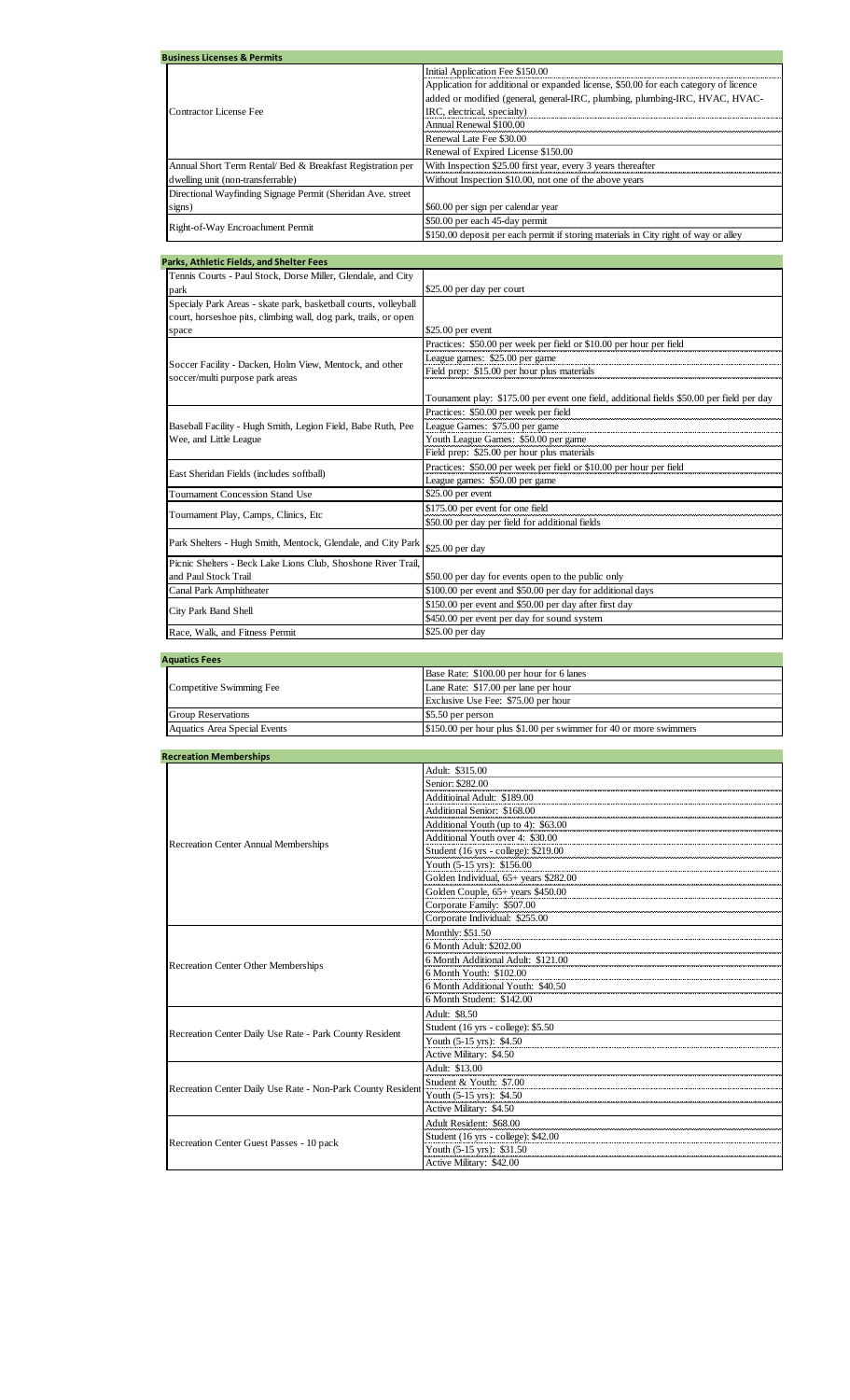| <b>City Facility Fees</b>               |                                                                           |
|-----------------------------------------|---------------------------------------------------------------------------|
|                                         | \$500.00 per event (1/2 day set up, event day, 1/2 day tear down)         |
| Auditorium                              | \$75 per day each additional day                                          |
|                                         | \$50 per event surcharge if alcohol is served or consumed on the premisis |
|                                         | \$150.00 per event (1/2 day set up, event day, 1/2 day tear down)         |
| Cody Club Room                          | \$75 per day each additional day                                          |
|                                         | \$50 per event surcharge if alcohol is served or consumed on the premisis |
|                                         | \$150.00 per event (1/2 day set up, event day, 1/2 day tear down)         |
| Cody Club Room Kitchen                  | \$75 per day each additional day                                          |
|                                         | \$50 per event surcharge if alcohol is served or consumed on the premisis |
|                                         | \$5.00 each table                                                         |
|                                         | \$10.00 per dozen chairs                                                  |
| <b>Equipment and Fixtures</b>           | \$75.00 per day bleachers plus \$25.00 delivery, \$25.00 pickup           |
|                                         | \$50.00 per day per recepticle for outdoor electricity                    |
|                                         | \$75.00 per hour manlift                                                  |
|                                         | \$100.00 per day Commercial & Non Members                                 |
| Recreation Center Conference Room A     | \$50.00 per day Non-Profit & Members                                      |
|                                         | \$100.00 per day Commercial & Non Members                                 |
| Recreation Center Conference Room B     | \$50.00 per day Non-Profit & Members                                      |
|                                         | \$300.00 per day Commercial & Non Members                                 |
| Recreation Center Gymnasium - one       | \$150.00 per day Non-Profit & Members                                     |
|                                         | \$600.00 per day Commercial & Non Members                                 |
| Recreation Center Gymnasium - two       | \$300.00 per day Non-Profit & Members                                     |
|                                         | \$900.00 per day Commercial & Non Members                                 |
| Recreation Center Gymnasiums - all      | \$450.00 per day Non-Profit & Members                                     |
|                                         | \$200.00 per day Commercial & Non Members                                 |
| Recreation Center Multi Purpose Room    | \$100.00 per day Non-Profit & Members                                     |
|                                         | \$100.00 per day Commercial & Non Members                                 |
| Recreation Center Raquetball Court      | \$50.00 per day Non-Profit & Members                                      |
|                                         | \$100.00 per day Commercial & Non Members                                 |
| Recreation Center Spectator Room        | \$50.00 per day Non-Profit & Members                                      |
|                                         | \$100.00 per day Commercial & Non Members                                 |
| <b>Recreation Center Hallway</b>        | \$50.00 per day Non-Profit & Members                                      |
|                                         | \$100.00 per day Commercial & Non Members                                 |
| Recreation Center Walking/Running Track | \$50.00 per day Non-Profit & Members                                      |
|                                         | \$0.50 per day, small size (free for members)                             |
|                                         | \$0.75 per day, medium size (free for members)                            |
| <b>Recreation Center Locker Rental</b>  | \$45.00 for three months, large size                                      |
|                                         | \$90.00 for six months, large size                                        |
|                                         | \$10.00 each key replacement                                              |
|                                         | \$5.00 genreal admission                                                  |
|                                         | \$4.00 Students & CAN Members                                             |
| Mini Golf Park                          | \$4.00 Recreation Center Members                                          |
|                                         | \$3.00 Youth Admission (15 & under)                                       |
|                                         |                                                                           |

| <b>Planning &amp; Zoning Fees</b>                              |                                                                             |
|----------------------------------------------------------------|-----------------------------------------------------------------------------|
| Landscape/Architecture Review (including associated signs)     | \$100.00                                                                    |
| Minor Commercial Architectural Review (windows, doors,         |                                                                             |
| awnings, building access or exterior finish)                   | \$50.00                                                                     |
| Sign Plans (attached wall, projecting, awning, inflatable,     |                                                                             |
| freestanding on existing supports)                             | \$25.00                                                                     |
| Sign Plans (freestanding requiring new base structure,         |                                                                             |
| electronic message boards)                                     | \$50.00                                                                     |
| Sign Plans (billboards)                                        | \$200.00                                                                    |
| Fence Plans requesting height waiver                           | \$40.00                                                                     |
| Site Plan Review (New commercial/industrial construction,      |                                                                             |
| additions). Includes associated signs.                         | \$0.05 per sq. ft. of bldg (GFA), \$250.00 minimum                          |
| Site Plan Review (Multi-family projects $> 4$ dwelling units), | \$15.00 per dwelling unit                                                   |
| staff level review.                                            |                                                                             |
| Minor Subdivision (5 lots or less)                             | \$300.00                                                                    |
|                                                                | Conceptual Plat \$250.00                                                    |
| Major Subdivision (more than 5 lots)                           | Preliminary Plat \$350.00 plus \$25.00 per lot                              |
|                                                                | Final Plat \$350.00 plus \$30.00 per lot                                    |
|                                                                | To Preliminary Plat Approval \$100.00                                       |
| Plat Amendment/Vacation                                        | To Final Plat Minor Subdivision \$150.00, plus advertising/mailing costs    |
|                                                                | To Final Plat Major Subdivision \$300.00, plus advertising/mailing costs    |
|                                                                | Conceptual Plan \$250.00                                                    |
| Planned Unit Development (PUD)                                 | Preliminary Plan \$350.00 plus \$30.00 per lot                              |
|                                                                | Minor Adjustment \$100.00                                                   |
|                                                                | Major Adjustment \$500.00 plus advertising and mailing costs                |
|                                                                | Final Plan/Plat \$350.00 plus \$30.00 per lot                               |
| Vacation of Land or Right-of-Way                               | \$500.00 plus advertising/mailing costs                                     |
| Petition for Rezone or Text Amendment to Zoning Ordinance      | \$750.00 plus advertising/mailing costs                                     |
| (not initiated by City)                                        |                                                                             |
| <b>Special Exemption Permit</b>                                | Exemption from Numerical Standards \$250.00, plus advertising/mailing costs |
|                                                                | Similar Use Determination \$300.00, plus advertising/mailing costs          |
| <b>Conditional Use Permit</b>                                  | \$250.00, plus advertising/mailing costs                                    |
| Boundary Line Adjustment                                       | \$150.00                                                                    |
| Special Use Permit - Airport Overlay                           | \$250.00, plus advertising/mailing costs                                    |
| Accessory Dwelling Unit in Residential AA Zone                 | \$250.00, plus advertising/mailing costs                                    |
| Nonconforming Expansions and Changes requiring review          | \$250.00, plus advertising/mailing costs                                    |
| under City Code 10-13-06                                       |                                                                             |
| Annexation or Deannexation (not initiated by City), including  | Applicant responsible for annexation survey and advertising/mailing costs   |
| City zoning of property.                                       |                                                                             |
| Mobile Home Park Permit (Chapter 9-06)                         | \$500.00 (up to 5 spaces) $$1,500 (> 5$ spaces)                             |
| Variance                                                       | \$500.00                                                                    |
| Appeal to Board of Adjustment                                  | \$250.00                                                                    |
| Fee for P.W. review of engineering plans for public            |                                                                             |
| infrastructure not associated with a subdivision or PUD        |                                                                             |
| application                                                    | <b>Actual Cost</b>                                                          |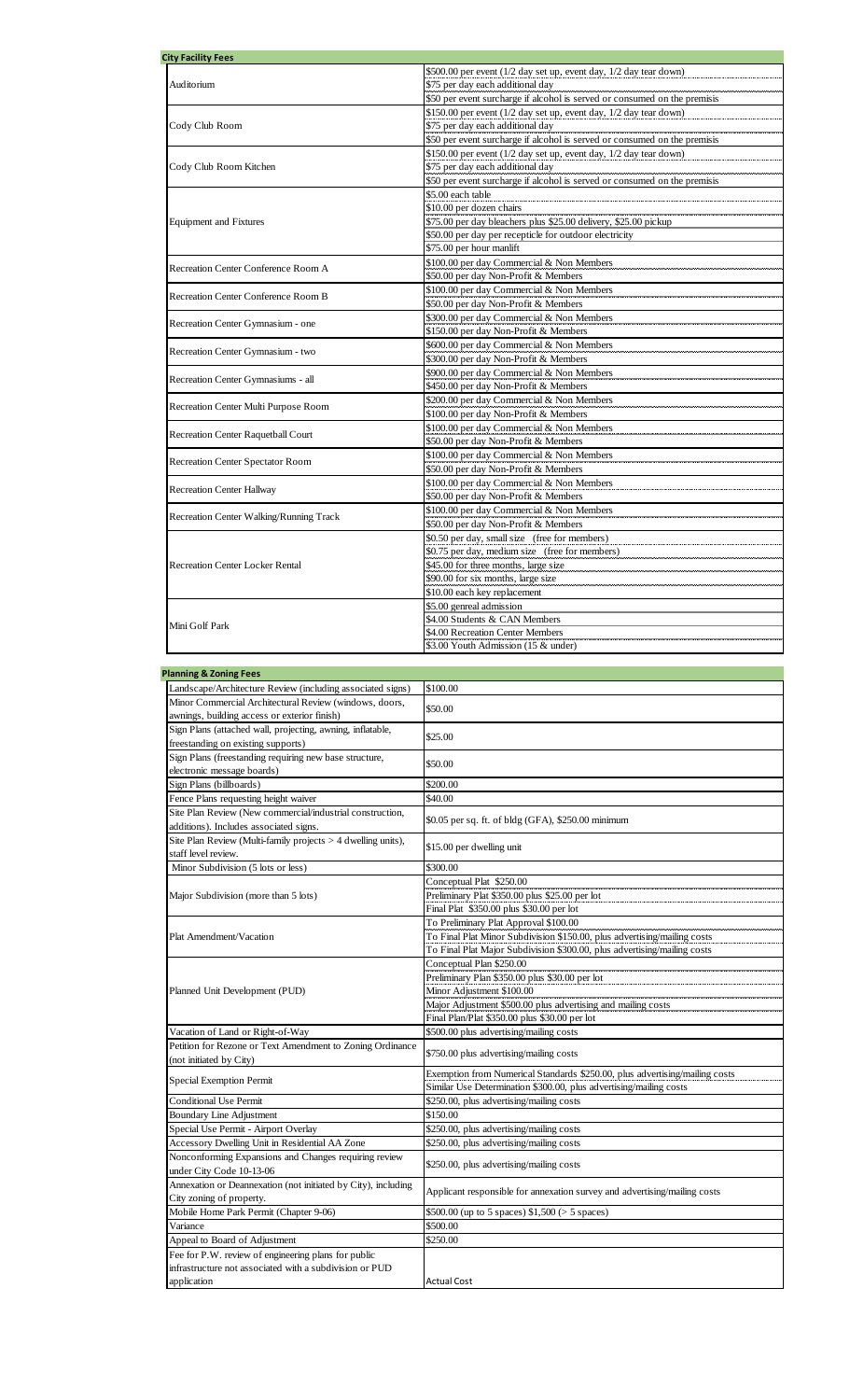|                                                                                                                            | uilding Permit & Inspection Fees (Items marked with "*" are not applicable if a general building permit (and resulting fee) includes the work identified.)                                                                                   |
|----------------------------------------------------------------------------------------------------------------------------|----------------------------------------------------------------------------------------------------------------------------------------------------------------------------------------------------------------------------------------------|
| Building Permit Fee per 1997 Uniform Building Code (unless<br>listed below)                                                | See Attached Schedule                                                                                                                                                                                                                        |
| <b>Building Plan Review Fees</b>                                                                                           | Minor Residential Plan Review (e.g. addition, finish basement) \$50.00 (Does not include<br>new dwelling unit.)<br>Residential Plan Review (Single-family, duplex, townhouse, ADU) \$150.00 per dwelling<br>unit                             |
|                                                                                                                            | Industrial/Commerical/Multi-Family Plan Review: 25% of building permit fee<br>Fire District Review, Pass Through Fee: 10% of City's permit fee, when Fire Review is<br>required (industrial, commercial, multi-family).                      |
| Fee for work done without required permit(s), or commencing<br>before permit issuance without building official permission | Additional 25% of permit fee, \$20.00 minimum                                                                                                                                                                                                |
| Fence Permit (Residential use)                                                                                             | \$25.00                                                                                                                                                                                                                                      |
| Fence Permit (Commercial/Industrial use)                                                                                   | \$40.00                                                                                                                                                                                                                                      |
| Pre-Fabricated Storage Building, without foundation (>120<br>SF)                                                           | \$40.00                                                                                                                                                                                                                                      |
| Demolition/Moving Permit (not placement)                                                                                   | \$40.00                                                                                                                                                                                                                                      |
| Drywall/Plaster Permit (Residential)*                                                                                      | \$25.00                                                                                                                                                                                                                                      |
| Insulation Permit (Residential)*                                                                                           | \$25.00                                                                                                                                                                                                                                      |
| Fire Suppression/Sprinkler System Permit (Residential)*                                                                    | \$25.00                                                                                                                                                                                                                                      |
| Masonry/Concrete/Retaining Wall Permit (Residential)*                                                                      | \$25.00                                                                                                                                                                                                                                      |
| Window Glass/Glazing Permit*                                                                                               | \$25.00                                                                                                                                                                                                                                      |
| Fireplace/Stove Installation Permit*                                                                                       | \$40.00                                                                                                                                                                                                                                      |
| Siding/Stucco Permit (Residential)*                                                                                        | \$40.00                                                                                                                                                                                                                                      |
| Low-Voltage Electrical Installation Permit*                                                                                | \$20.00                                                                                                                                                                                                                                      |
| Re-Roof Permit (Residential)*                                                                                              | \$40.00                                                                                                                                                                                                                                      |
| Ground Stabilization (Mud Jacking/Helitical pier) Permit                                                                   | \$75.00                                                                                                                                                                                                                                      |
| Sign Installation Permit*                                                                                                  | Use 1997 UBC Fee Schedule for billboards, freestanding signs that are not temporary,<br>and any sign with electricity. No building permit fee for temporary signs and wall signs<br>without electricity (included in Zoning Sign Permit Fee) |
| Inspectioins Outside Normal Business Hours                                                                                 | \$60.00 per hour minimum 2 hours                                                                                                                                                                                                             |
| Reinspection Fees Assessed Under Building Code (3rd or<br>more)                                                            | \$25.00                                                                                                                                                                                                                                      |
| Additional Plan Review due to changes, additions or plan<br>revisions                                                      | \$45.00 per hour minimum 1 hour                                                                                                                                                                                                              |
| Use of Outside Consultants for plan review and/or inspections Actual Cost                                                  |                                                                                                                                                                                                                                              |

| <b>Electrical Permit Fees</b>                                                                                                                  |                                                                                               |
|------------------------------------------------------------------------------------------------------------------------------------------------|-----------------------------------------------------------------------------------------------|
| Electrical Permit (Residential)                                                                                                                | Service Upgrade through 200 amp \$50.00                                                       |
|                                                                                                                                                | Service Disconnect or Reconnect \$35.00 (\$70 for both)                                       |
|                                                                                                                                                | New Dwellings, \$50.00 per dwelling unit                                                      |
|                                                                                                                                                | Addition to dwelling, using existing service \$35.00                                          |
|                                                                                                                                                | Addition to dwelling, with Service Upgrade \$75.00                                            |
|                                                                                                                                                | Small Jobs/Modifications \$25.00                                                              |
|                                                                                                                                                | Reinspection (3rd or more) \$25.00                                                            |
| Electrical Permit (Commercial) fees shall be computed on the<br>dollar value of the electrical installation, including materials and<br>labor. | \$35.00<br>$$1 - 1,000$ valuation                                                             |
|                                                                                                                                                | \$1,001 - \$5,000 valuation<br>\$50.00                                                        |
|                                                                                                                                                | \$5,001 and greater valuation \$50.00 for the first \$5,000, plus \$15.00 per each additional |
|                                                                                                                                                | \$5,000 or portion thereof                                                                    |

| Plumbing & HVAC Permit Fees (Items marked with "*" are not applicable if a general building permit (and resulting fee) includes the work identified.) |                                                                                      |  |
|-------------------------------------------------------------------------------------------------------------------------------------------------------|--------------------------------------------------------------------------------------|--|
| Sewer Service Inspections                                                                                                                             | \$25.00                                                                              |  |
| Gas Piping Pressure Inspections (existing gas line)*                                                                                                  | \$25.00                                                                              |  |
| Furnace Replacement (Residential size or equivalent)*                                                                                                 | \$25.00                                                                              |  |
| Boiler Replacement (Residential size or equivalent)*                                                                                                  | \$25.00                                                                              |  |
| A/C Unit Replacement (Residential size or equivalent)*                                                                                                | \$25.00                                                                              |  |
| Water Heater Replacement (Residential size or equivalent)*                                                                                            | \$25.00                                                                              |  |
| Small Job, as determined by Building Official                                                                                                         | \$25.00                                                                              |  |
| Mini-Split Unit*                                                                                                                                      | \$25.00                                                                              |  |
| Dwelling Additions/Modifications (Plumbing and/or HVAC)                                                                                               | \$35.00                                                                              |  |
|                                                                                                                                                       | Combined Plumbing & HVAC \$70.00 per dwelling unit                                   |  |
| New Dwelling Unit                                                                                                                                     | Separate Plumbing \$35.00 per dwelling unit                                          |  |
|                                                                                                                                                       | Separate HVAC \$35.00 per dwelling unit                                              |  |
| Plumbing & HVAC (Commercial, not listed above) - fees                                                                                                 | \$1 - 1,000 valuation<br>\$35.00                                                     |  |
| shall be computed on the value of the plumbing/HVAC                                                                                                   | \$1,001 - \$5,000 valuation<br>\$50.00                                               |  |
| installation, including materials and labor.                                                                                                          | \$5,001 and greater valuation<br>\$50.00 for the first \$5,000 plus \$15.00 per each |  |
|                                                                                                                                                       | additional \$5,000 or portion thereof                                                |  |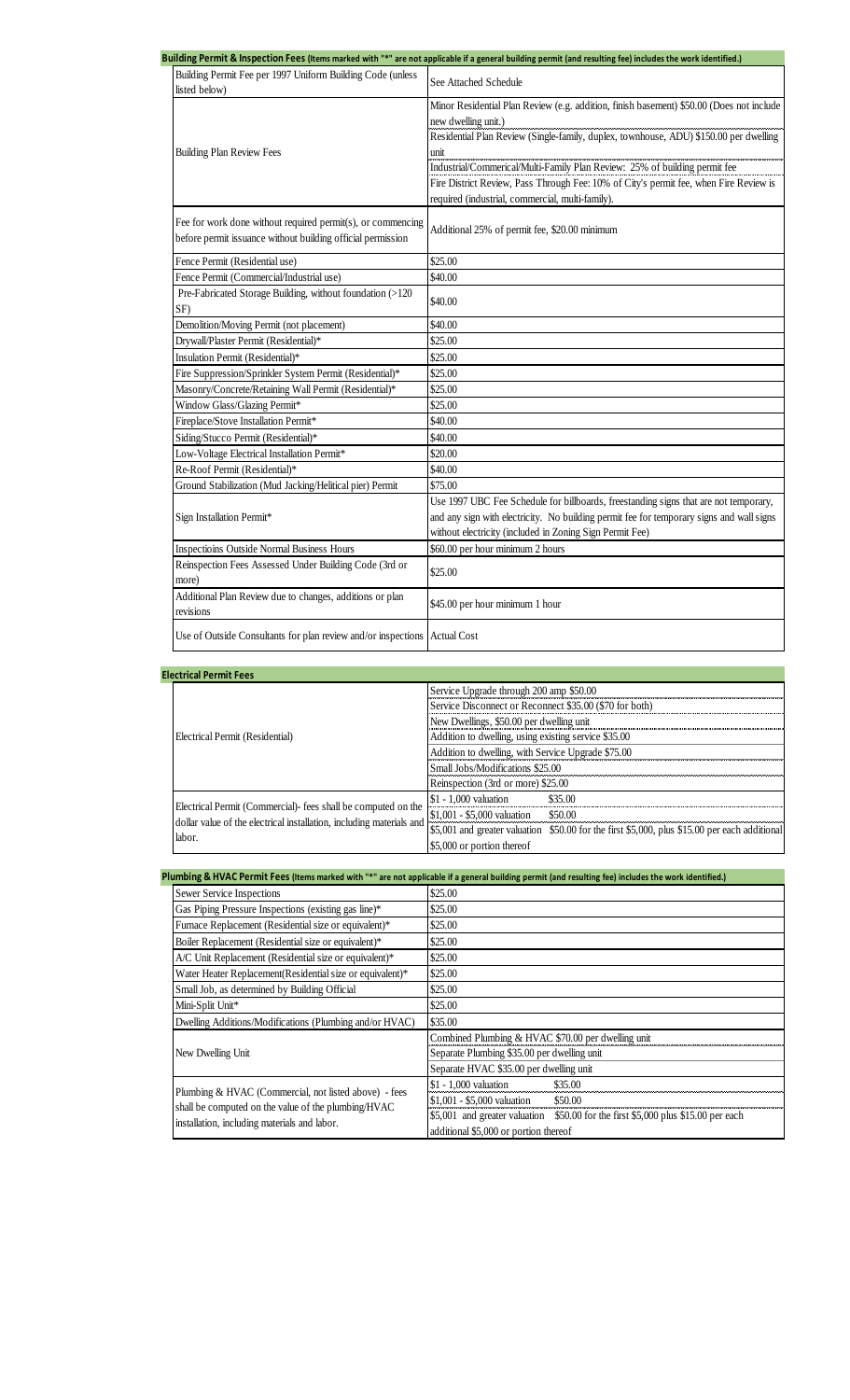## **BUILDING PERMIT FEES**

| <b>Building's Value</b><br>Permit<br>Permit<br><b>Building's Value</b><br>Permit<br><b>Building's Value</b><br>Fee<br>From<br>Thru<br>Fee<br>From<br>Thru<br>From<br>Thru<br>Fee<br>\$1<br>\$500<br>\$24<br>\$32,000<br>\$833<br>\$31,001<br>\$462<br>\$76,001<br>\$77,000<br>\$501<br>\$600<br>\$27<br>\$32,001<br>\$78,000<br>\$840<br>\$33,000<br>\$472<br>\$77,001<br>\$700<br>\$79,000<br>\$601<br>\$30<br>\$33,001<br>\$34,000<br>\$482<br>\$78,001<br>\$847<br>\$701<br>\$800<br>\$33<br>\$34,001<br>\$35,000<br>\$492<br>\$79,001<br>\$80,000<br>\$854<br>\$900<br>\$36<br>\$871<br>\$801<br>\$35,001<br>\$36,000<br>\$502<br>\$80,001<br>\$81,000<br>\$901<br>\$1,000<br>\$39<br>\$512<br>\$868<br>\$36,001<br>\$37,000<br>\$81,001<br>\$82,000<br>\$1,100<br>\$523<br>\$875<br>\$1,001<br>\$42<br>\$37,001<br>\$38,000<br>\$82,001<br>\$83,000<br>\$533<br>\$882<br>\$1,101<br>\$1,200<br>\$45<br>\$38,001<br>\$39,000<br>\$83,001<br>\$84,000<br>\$543<br>\$889<br>\$1,201<br>\$1,300<br>\$48<br>\$39,001<br>\$40,000<br>\$84,001<br>\$85,000<br>\$51<br>\$553<br>\$896<br>\$1,301<br>\$1,400<br>\$40,001<br>\$41,000<br>\$85,001<br>\$86,000<br>\$563<br>\$1,401<br>\$1,500<br>\$54<br>\$41,001<br>\$86,001<br>\$87,000<br>\$903<br>\$42,000<br>\$573<br>\$88,000<br>\$910<br>\$1,501<br>\$1,600<br>\$57<br>\$42,001<br>\$43,000<br>\$87,001<br>\$917<br>\$1,700<br>\$60<br>\$43,001<br>\$583<br>\$88,001<br>\$89,000<br>\$1,601<br>\$44,000<br>\$593<br>\$924<br>\$1,701<br>\$1,800<br>\$63<br>\$44,001<br>\$45,000<br>\$89,001<br>\$90,000<br>\$931<br>\$1,801<br>\$1,900<br>\$66<br>\$45,001<br>\$603<br>\$90,001<br>\$91,000<br>\$46,000<br>\$69<br>\$613<br>\$938<br>\$1,901<br>\$2,000<br>\$46,001<br>\$47,000<br>\$91,001<br>\$92,000<br>\$83<br>\$624<br>\$945<br>\$2,001<br>\$3,000<br>\$47,001<br>\$48,000<br>\$92,001<br>\$93,000<br>\$4,000<br>\$97<br>\$49,000<br>\$634<br>\$93,001<br>\$952<br>\$3,001<br>\$48,001<br>\$94,000<br>\$959<br>\$4,001<br>\$5,000<br>\$111<br>\$49,001<br>\$50,000<br>\$644<br>\$94,001<br>\$95,000<br>\$5,001<br>\$6,000<br>\$125<br>\$50,001<br>\$51,000<br>\$651<br>\$95,001<br>\$96,000<br>\$966<br>\$658<br>\$97,000<br>\$973<br>\$6,001<br>\$7,000<br>\$139<br>\$51,001<br>\$52,000<br>\$96,001<br>\$665<br>\$980<br>\$7,001<br>\$8,000<br>\$153<br>\$52,001<br>\$53,000<br>\$97.001<br>\$98,000<br>\$987<br>\$8,001<br>\$9,000<br>\$167<br>\$53,001<br>\$54,000<br>\$672<br>\$98,001<br>\$99,000<br>\$181<br>\$679<br>\$994<br>\$9,001<br>\$10,000<br>\$54,001<br>\$55,000<br>\$99,001<br>\$100,000<br>\$999<br>\$195<br>\$686<br>\$10,001<br>\$11,000<br>\$55,001<br>\$56,000<br>\$100,001<br>\$101,000<br>\$209<br>\$693<br>\$56,001<br>\$57,000<br>\$101,001<br>\$102,000<br>\$1,005<br>\$11,001<br>\$12,000<br>\$700<br>\$223<br>\$57,001<br>\$58,000<br>\$102,001<br>\$103,000<br>\$1,011<br>\$12,001<br>\$13,000<br>\$237<br>\$13,001<br>\$14,000<br>\$58,001<br>\$59,000<br>\$707<br>\$103,001<br>\$104,000<br>\$1,016<br>\$251<br>\$714<br>\$14,001<br>\$15,000<br>\$59,001<br>\$60,000<br>\$104,001<br>\$105,000<br>\$1,022<br>\$721<br>\$105,001<br>\$15,001<br>\$16,000<br>\$265<br>\$60,001<br>\$61,000<br>\$106,000<br>\$1,027<br>\$279<br>\$61,001<br>\$728<br>\$107,000<br>\$1,033<br>\$16,001<br>\$17,000<br>\$62,000<br>\$106,001<br>\$293<br>\$735<br>\$18,000<br>\$62,001<br>\$63,000<br>\$107,001<br>\$108,000<br>\$1,039<br>\$17,001<br>\$307<br>\$1,044<br>\$18,001<br>\$19,000<br>\$63,001<br>\$64,000<br>\$742<br>\$108,001<br>\$109,000<br>\$321<br>\$749<br>\$1,050<br>\$19,001<br>\$20,000<br>\$64,001<br>\$65,000<br>\$109,001<br>\$110,000<br>\$756<br>\$20,001<br>\$21,000<br>\$335<br>\$65,001<br>\$110,001<br>\$111,000<br>\$1,055<br>\$66,000<br>\$349<br>\$763<br>\$1,061<br>\$21,001<br>\$22,000<br>\$66,001<br>\$67,000<br>\$111,001<br>\$112,000<br>\$363<br>\$22,001<br>\$23,000<br>\$67,001<br>\$68,000<br>\$770<br>\$112,001<br>\$113,000<br>\$1,067<br>\$1,072<br>\$23,001<br>\$24,000<br>\$377<br>\$68,001<br>\$69,000<br>\$777<br>\$113,001<br>\$114,000<br>\$784<br>\$24,001<br>\$25,000<br>\$391<br>\$69,001<br>\$70,000<br>\$114,001<br>\$115,000<br>\$1,078<br>\$791<br>\$25,001<br>\$26,000<br>\$401<br>\$71,000<br>\$115,001<br>\$116,000<br>\$1,083<br>\$70,001<br>\$798<br>\$27,000<br>\$411<br>\$71,001<br>\$72,000<br>\$116,001<br>\$117,000<br>\$1,090<br>\$26,001<br>\$27,001<br>\$28,000<br>\$422<br>\$72,001<br>\$73,000<br>\$805<br>\$117,001<br>\$118,000<br>\$1,095<br>\$432<br>\$73,001<br>\$812<br>\$119,000<br>\$1,100<br>\$28,001<br>\$29,000<br>\$74,000<br>\$118,001<br>\$442<br>\$74,001<br>\$75,000<br>\$819<br>\$1,106<br>\$29,001<br>\$30,000<br>\$119,001<br>\$120,000<br>\$30,001<br>\$31,000<br>\$452<br>\$75,001<br>\$76,000<br>\$826<br>\$120,001<br>\$121,000<br>\$1,111<br>\$122,000<br>\$1,117<br>\$176,001<br>\$177,000<br>\$231,001<br>\$232,000<br>\$121,000<br>\$1,425<br>\$1,733<br>\$123,000<br>\$1,123<br>\$177,001<br>\$178,000<br>\$1,431<br>\$233,000<br>\$1,739<br>\$122,001<br>\$232,001<br>\$1,128<br>\$178,001<br>\$179,000<br>\$1,436<br>\$233,001<br>\$1,744<br>\$123,001<br>\$124,000<br>\$234,000<br>\$125,000<br>\$1,134<br>\$179,001<br>\$180,000<br>\$1,442<br>\$235,000<br>\$1,750<br>\$124,001<br>\$234,001<br>\$1,755<br>\$125,001<br>\$126,000<br>\$1,139<br>\$180,001<br>\$181,000<br>\$1,447<br>\$235,001<br>\$236,000<br>\$126,001<br>\$127,000<br>\$1,145<br>\$181,001<br>\$182,000<br>\$1,453<br>\$236,001<br>\$237,000<br>\$1,761<br>\$1,767<br>\$127,001<br>\$128,000<br>\$1,151<br>\$182,001<br>\$183,000<br>\$1,459<br>\$237,001<br>\$238,000<br>\$128,001<br>\$129,000<br>\$1,156<br>\$183,001<br>\$184,000<br>\$1,464<br>\$238,001<br>\$239,000<br>\$1,772<br>\$129,001<br>\$130,000<br>\$185,000<br>\$1,470<br>\$1,778<br>\$1,162<br>\$184,001<br>\$239,001<br>\$240,000<br>\$130,001<br>\$131,000<br>\$1,167<br>\$185,001<br>\$186,000<br>\$1,475<br>\$240,001<br>\$241,000<br>\$1,783<br>\$187,000<br>\$131,001<br>\$132,000<br>\$1,173<br>\$186,001<br>\$1,481<br>\$241,001<br>\$242,000<br>\$1,789<br>\$132,001<br>\$188,000<br>\$1,795<br>\$133,000<br>\$1,179<br>\$187,001<br>\$1,487<br>\$242,001<br>\$243,000<br>\$189,000<br>\$133,001<br>\$134,000<br>\$1,184<br>\$188,001<br>\$1,492<br>\$243,001<br>\$244,000<br>\$1,800<br>\$134,001<br>\$135,000<br>\$1,190<br>\$189,001<br>\$190,000<br>\$1,498<br>\$244,001<br>\$245,000<br>\$1,806<br>\$135,001<br>\$1,811<br>\$136,000<br>\$1,195<br>\$190,001<br>\$191,000<br>\$1,503<br>\$245,001<br>\$246,000<br>\$1,201<br>\$1,509<br>\$1,817<br>\$136,001<br>\$137,000<br>\$191,001<br>\$192,000<br>\$246,001<br>\$247,000<br>\$137,001<br>\$138,000<br>\$1,207<br>\$192,001<br>\$193,000<br>\$1,515<br>\$248,000<br>\$1,823<br>\$247,001<br>\$138,001<br>\$139,000<br>\$1 212<br>\$193,001<br>\$194,000<br>\$1,520<br>\$249,000<br>\$1,828<br>\$248,001<br>\$139,001<br>\$1,218<br>\$195,000<br>\$1,526<br>\$1,834<br>\$140,000<br>\$194,001<br>\$249,001<br>\$250,000<br>\$140,001<br>\$1,223<br>\$195,001<br>\$196,000<br>\$1,531<br>\$1,839<br>\$141,000<br>\$250,001<br>\$251,000<br>\$141,001<br>\$1,229<br>\$197,000<br>\$1,537<br>\$1,845<br>\$142,000<br>\$196,001<br>\$251,001<br>\$252,000<br>\$198,000<br>\$1,851<br>\$142,001<br>\$143,000<br>\$1,235<br>\$197,001<br>\$1,543<br>\$252,001<br>\$253,000<br>\$199,000<br>\$143,001<br>\$144,000<br>\$1,240<br>\$198,001<br>\$1,548<br>\$253,001<br>\$254,000<br>\$1,856<br>\$1,246<br>\$199,001<br>\$200,000<br>\$1,862<br>\$144,001<br>\$145,000<br>\$1,554<br>\$254,001<br>\$255,000<br>\$1,251<br>\$1,867<br>\$145,001<br>\$146,000<br>\$200,001<br>\$201,000<br>\$1,559<br>\$255,001<br>\$256,000<br>\$1,257<br>\$1,873<br>\$146,001<br>\$147,000<br>\$201,001<br>\$202,000<br>\$1,565<br>\$256,001<br>\$257,000<br>\$148,000<br>\$1,879<br>\$147,001<br>\$1,263<br>\$202,001<br>\$203,000<br>\$1,571<br>\$257,001<br>\$258,000<br>\$1,268<br>\$148,001<br>\$149,000<br>\$203,001<br>\$204,000<br>\$1,576<br>\$258,001<br>\$259,000<br>\$1,884<br>\$149,001<br>\$150,000<br>\$1,274<br>\$204,001<br>\$205,000<br>\$1,582<br>\$259,001<br>\$260,000<br>\$1,890<br>\$1,279<br>\$150,001<br>\$151,000<br>\$205,001<br>\$206,000<br>\$1,587<br>\$260,001<br>\$261,000<br>\$1,895<br>\$1,285<br>\$207,000<br>\$151,001<br>\$152,000<br>\$206,001<br>\$1,593<br>\$261,001<br>\$262,000<br>\$1,901<br>\$1,291<br>\$1,907<br>\$152,001<br>\$153,000<br>\$207,001<br>\$208,000<br>\$1,599<br>\$262,001<br>\$263,000<br>\$153,001<br>\$154,000<br>\$1,296<br>\$208,001<br>\$209,000<br>\$1,604<br>\$263,001<br>\$264,000<br>\$1,912<br>\$1,302<br>\$210,000<br>\$154,001<br>\$155,000<br>\$209,001<br>\$1,610<br>\$264,001<br>\$265,000<br>\$1,918<br>\$155,001<br>\$156,000<br>\$1,307<br>\$266,000<br>\$1,923<br>\$210,001<br>\$211,000<br>\$1,615<br>\$265,001<br>\$1,929<br>\$156,001<br>\$157,000<br>\$1,313<br>\$211,001<br>\$212,000<br>\$1,621<br>\$266,001<br>\$267,000<br>\$1,935<br>\$157,001<br>\$158,000<br>\$1,319<br>\$212,001<br>\$213,000<br>\$1,627<br>\$267,001<br>\$268,000<br>\$158,001<br>\$159,000<br>\$1,940<br>\$1,324<br>\$213,001<br>\$214,000<br>\$1,632<br>\$268,001<br>\$269,000<br>\$1,330<br>\$215,000<br>\$1,945<br>\$159,001<br>\$160,000<br>\$214,001<br>\$1,638<br>\$269,001<br>\$270,000<br>\$160,001<br>\$161,000<br>\$1,335<br>\$216,000<br>\$270,001<br>\$271,000<br>\$1,951<br>\$215,001<br>\$1,643<br>\$161,001<br>\$162,000<br>\$1,341<br>\$216,001<br>\$217,000<br>\$1,649<br>\$271,001<br>\$272,000<br>\$1,957 |  |  |  | (Based on 1997 Uniform Building Code) |  |  |  |  |  |
|----------------------------------------------------------------------------------------------------------------------------------------------------------------------------------------------------------------------------------------------------------------------------------------------------------------------------------------------------------------------------------------------------------------------------------------------------------------------------------------------------------------------------------------------------------------------------------------------------------------------------------------------------------------------------------------------------------------------------------------------------------------------------------------------------------------------------------------------------------------------------------------------------------------------------------------------------------------------------------------------------------------------------------------------------------------------------------------------------------------------------------------------------------------------------------------------------------------------------------------------------------------------------------------------------------------------------------------------------------------------------------------------------------------------------------------------------------------------------------------------------------------------------------------------------------------------------------------------------------------------------------------------------------------------------------------------------------------------------------------------------------------------------------------------------------------------------------------------------------------------------------------------------------------------------------------------------------------------------------------------------------------------------------------------------------------------------------------------------------------------------------------------------------------------------------------------------------------------------------------------------------------------------------------------------------------------------------------------------------------------------------------------------------------------------------------------------------------------------------------------------------------------------------------------------------------------------------------------------------------------------------------------------------------------------------------------------------------------------------------------------------------------------------------------------------------------------------------------------------------------------------------------------------------------------------------------------------------------------------------------------------------------------------------------------------------------------------------------------------------------------------------------------------------------------------------------------------------------------------------------------------------------------------------------------------------------------------------------------------------------------------------------------------------------------------------------------------------------------------------------------------------------------------------------------------------------------------------------------------------------------------------------------------------------------------------------------------------------------------------------------------------------------------------------------------------------------------------------------------------------------------------------------------------------------------------------------------------------------------------------------------------------------------------------------------------------------------------------------------------------------------------------------------------------------------------------------------------------------------------------------------------------------------------------------------------------------------------------------------------------------------------------------------------------------------------------------------------------------------------------------------------------------------------------------------------------------------------------------------------------------------------------------------------------------------------------------------------------------------------------------------------------------------------------------------------------------------------------------------------------------------------------------------------------------------------------------------------------------------------------------------------------------------------------------------------------------------------------------------------------------------------------------------------------------------------------------------------------------------------------------------------------------------------------------------------------------------------------------------------------------------------------------------------------------------------------------------------------------------------------------------------------------------------------------------------------------------------------------------------------------------------------------------------------------------------------------------------------------------------------------------------------------------------------------------------------------------------------------------------------------------------------------------------------------------------------------------------------------------------------------------------------------------------------------------------------------------------------------------------------------------------------------------------------------------------------------------------------------------------------------------------------------------------------------------------------------------------------------------------------------------------------------------------------------------------------------------------------------------------------------------------------------------------------------------------------------------------------------------------------------------------------------------------------------------------------------------------------------------------------------------------------------------------------------------------------------------------------------------------------------------------------------------------------------------------------------------------------------------------------------------------------------------------------------------------------------------------------------------------------------------------------------------------------------------------------------------------------------------------------------------------------------------------------------------------------------------------------------------------------------------------------------------------------------------------------------------------------------------------------------------------------------------------------------------------------------------------------------------------------------------------------------------------------------------------------------------------------------------------------------------------------------------------------------------------------------------------------------------------------------------------------------------------------------------------------------------------------------------------------------------------------------------------------------------------------------------------------------------------------------------------------------------------------------------------------------------------------------------------------------------------------------------------------------------------------------------------------------------------------------------------------------------------------------------------------------------------------------------------------------------------------------------------------------------------------------------------------------------------------------------------------------------------------------------------------------------------------------------------------------------------------------------------------------------------------------------------------------------------------------------------------------------------------------------------------------------------------------------------------------------------------------------------------------------------------------------------------------------------------------------------------------------------------------------------------------------------------------------------------------------------------------------------------------------------------------------------------------------------------------------------------------------------------------------------------------------------------------------------------------------------------------------------------------------|--|--|--|---------------------------------------|--|--|--|--|--|
|                                                                                                                                                                                                                                                                                                                                                                                                                                                                                                                                                                                                                                                                                                                                                                                                                                                                                                                                                                                                                                                                                                                                                                                                                                                                                                                                                                                                                                                                                                                                                                                                                                                                                                                                                                                                                                                                                                                                                                                                                                                                                                                                                                                                                                                                                                                                                                                                                                                                                                                                                                                                                                                                                                                                                                                                                                                                                                                                                                                                                                                                                                                                                                                                                                                                                                                                                                                                                                                                                                                                                                                                                                                                                                                                                                                                                                                                                                                                                                                                                                                                                                                                                                                                                                                                                                                                                                                                                                                                                                                                                                                                                                                                                                                                                                                                                                                                                                                                                                                                                                                                                                                                                                                                                                                                                                                                                                                                                                                                                                                                                                                                                                                                                                                                                                                                                                                                                                                                                                                                                                                                                                                                                                                                                                                                                                                                                                                                                                                                                                                                                                                                                                                                                                                                                                                                                                                                                                                                                                                                                                                                                                                                                                                                                                                                                                                                                                                                                                                                                                                                                                                                                                                                                                                                                                                                                                                                                                                                                                                                                                                                                                                                                                                                                                                                                                                                                                                                                                                                                                                                                                                                                                                                                                                                                                                                                                                                                                                                                                                                                                                                                                                                                                                                                                                                                                                                                                                                                                                                                                                                                          |  |  |  |                                       |  |  |  |  |  |
|                                                                                                                                                                                                                                                                                                                                                                                                                                                                                                                                                                                                                                                                                                                                                                                                                                                                                                                                                                                                                                                                                                                                                                                                                                                                                                                                                                                                                                                                                                                                                                                                                                                                                                                                                                                                                                                                                                                                                                                                                                                                                                                                                                                                                                                                                                                                                                                                                                                                                                                                                                                                                                                                                                                                                                                                                                                                                                                                                                                                                                                                                                                                                                                                                                                                                                                                                                                                                                                                                                                                                                                                                                                                                                                                                                                                                                                                                                                                                                                                                                                                                                                                                                                                                                                                                                                                                                                                                                                                                                                                                                                                                                                                                                                                                                                                                                                                                                                                                                                                                                                                                                                                                                                                                                                                                                                                                                                                                                                                                                                                                                                                                                                                                                                                                                                                                                                                                                                                                                                                                                                                                                                                                                                                                                                                                                                                                                                                                                                                                                                                                                                                                                                                                                                                                                                                                                                                                                                                                                                                                                                                                                                                                                                                                                                                                                                                                                                                                                                                                                                                                                                                                                                                                                                                                                                                                                                                                                                                                                                                                                                                                                                                                                                                                                                                                                                                                                                                                                                                                                                                                                                                                                                                                                                                                                                                                                                                                                                                                                                                                                                                                                                                                                                                                                                                                                                                                                                                                                                                                                                                                          |  |  |  |                                       |  |  |  |  |  |
|                                                                                                                                                                                                                                                                                                                                                                                                                                                                                                                                                                                                                                                                                                                                                                                                                                                                                                                                                                                                                                                                                                                                                                                                                                                                                                                                                                                                                                                                                                                                                                                                                                                                                                                                                                                                                                                                                                                                                                                                                                                                                                                                                                                                                                                                                                                                                                                                                                                                                                                                                                                                                                                                                                                                                                                                                                                                                                                                                                                                                                                                                                                                                                                                                                                                                                                                                                                                                                                                                                                                                                                                                                                                                                                                                                                                                                                                                                                                                                                                                                                                                                                                                                                                                                                                                                                                                                                                                                                                                                                                                                                                                                                                                                                                                                                                                                                                                                                                                                                                                                                                                                                                                                                                                                                                                                                                                                                                                                                                                                                                                                                                                                                                                                                                                                                                                                                                                                                                                                                                                                                                                                                                                                                                                                                                                                                                                                                                                                                                                                                                                                                                                                                                                                                                                                                                                                                                                                                                                                                                                                                                                                                                                                                                                                                                                                                                                                                                                                                                                                                                                                                                                                                                                                                                                                                                                                                                                                                                                                                                                                                                                                                                                                                                                                                                                                                                                                                                                                                                                                                                                                                                                                                                                                                                                                                                                                                                                                                                                                                                                                                                                                                                                                                                                                                                                                                                                                                                                                                                                                                                                          |  |  |  |                                       |  |  |  |  |  |
|                                                                                                                                                                                                                                                                                                                                                                                                                                                                                                                                                                                                                                                                                                                                                                                                                                                                                                                                                                                                                                                                                                                                                                                                                                                                                                                                                                                                                                                                                                                                                                                                                                                                                                                                                                                                                                                                                                                                                                                                                                                                                                                                                                                                                                                                                                                                                                                                                                                                                                                                                                                                                                                                                                                                                                                                                                                                                                                                                                                                                                                                                                                                                                                                                                                                                                                                                                                                                                                                                                                                                                                                                                                                                                                                                                                                                                                                                                                                                                                                                                                                                                                                                                                                                                                                                                                                                                                                                                                                                                                                                                                                                                                                                                                                                                                                                                                                                                                                                                                                                                                                                                                                                                                                                                                                                                                                                                                                                                                                                                                                                                                                                                                                                                                                                                                                                                                                                                                                                                                                                                                                                                                                                                                                                                                                                                                                                                                                                                                                                                                                                                                                                                                                                                                                                                                                                                                                                                                                                                                                                                                                                                                                                                                                                                                                                                                                                                                                                                                                                                                                                                                                                                                                                                                                                                                                                                                                                                                                                                                                                                                                                                                                                                                                                                                                                                                                                                                                                                                                                                                                                                                                                                                                                                                                                                                                                                                                                                                                                                                                                                                                                                                                                                                                                                                                                                                                                                                                                                                                                                                                                          |  |  |  |                                       |  |  |  |  |  |
|                                                                                                                                                                                                                                                                                                                                                                                                                                                                                                                                                                                                                                                                                                                                                                                                                                                                                                                                                                                                                                                                                                                                                                                                                                                                                                                                                                                                                                                                                                                                                                                                                                                                                                                                                                                                                                                                                                                                                                                                                                                                                                                                                                                                                                                                                                                                                                                                                                                                                                                                                                                                                                                                                                                                                                                                                                                                                                                                                                                                                                                                                                                                                                                                                                                                                                                                                                                                                                                                                                                                                                                                                                                                                                                                                                                                                                                                                                                                                                                                                                                                                                                                                                                                                                                                                                                                                                                                                                                                                                                                                                                                                                                                                                                                                                                                                                                                                                                                                                                                                                                                                                                                                                                                                                                                                                                                                                                                                                                                                                                                                                                                                                                                                                                                                                                                                                                                                                                                                                                                                                                                                                                                                                                                                                                                                                                                                                                                                                                                                                                                                                                                                                                                                                                                                                                                                                                                                                                                                                                                                                                                                                                                                                                                                                                                                                                                                                                                                                                                                                                                                                                                                                                                                                                                                                                                                                                                                                                                                                                                                                                                                                                                                                                                                                                                                                                                                                                                                                                                                                                                                                                                                                                                                                                                                                                                                                                                                                                                                                                                                                                                                                                                                                                                                                                                                                                                                                                                                                                                                                                                                          |  |  |  |                                       |  |  |  |  |  |
|                                                                                                                                                                                                                                                                                                                                                                                                                                                                                                                                                                                                                                                                                                                                                                                                                                                                                                                                                                                                                                                                                                                                                                                                                                                                                                                                                                                                                                                                                                                                                                                                                                                                                                                                                                                                                                                                                                                                                                                                                                                                                                                                                                                                                                                                                                                                                                                                                                                                                                                                                                                                                                                                                                                                                                                                                                                                                                                                                                                                                                                                                                                                                                                                                                                                                                                                                                                                                                                                                                                                                                                                                                                                                                                                                                                                                                                                                                                                                                                                                                                                                                                                                                                                                                                                                                                                                                                                                                                                                                                                                                                                                                                                                                                                                                                                                                                                                                                                                                                                                                                                                                                                                                                                                                                                                                                                                                                                                                                                                                                                                                                                                                                                                                                                                                                                                                                                                                                                                                                                                                                                                                                                                                                                                                                                                                                                                                                                                                                                                                                                                                                                                                                                                                                                                                                                                                                                                                                                                                                                                                                                                                                                                                                                                                                                                                                                                                                                                                                                                                                                                                                                                                                                                                                                                                                                                                                                                                                                                                                                                                                                                                                                                                                                                                                                                                                                                                                                                                                                                                                                                                                                                                                                                                                                                                                                                                                                                                                                                                                                                                                                                                                                                                                                                                                                                                                                                                                                                                                                                                                                                          |  |  |  |                                       |  |  |  |  |  |
|                                                                                                                                                                                                                                                                                                                                                                                                                                                                                                                                                                                                                                                                                                                                                                                                                                                                                                                                                                                                                                                                                                                                                                                                                                                                                                                                                                                                                                                                                                                                                                                                                                                                                                                                                                                                                                                                                                                                                                                                                                                                                                                                                                                                                                                                                                                                                                                                                                                                                                                                                                                                                                                                                                                                                                                                                                                                                                                                                                                                                                                                                                                                                                                                                                                                                                                                                                                                                                                                                                                                                                                                                                                                                                                                                                                                                                                                                                                                                                                                                                                                                                                                                                                                                                                                                                                                                                                                                                                                                                                                                                                                                                                                                                                                                                                                                                                                                                                                                                                                                                                                                                                                                                                                                                                                                                                                                                                                                                                                                                                                                                                                                                                                                                                                                                                                                                                                                                                                                                                                                                                                                                                                                                                                                                                                                                                                                                                                                                                                                                                                                                                                                                                                                                                                                                                                                                                                                                                                                                                                                                                                                                                                                                                                                                                                                                                                                                                                                                                                                                                                                                                                                                                                                                                                                                                                                                                                                                                                                                                                                                                                                                                                                                                                                                                                                                                                                                                                                                                                                                                                                                                                                                                                                                                                                                                                                                                                                                                                                                                                                                                                                                                                                                                                                                                                                                                                                                                                                                                                                                                                                          |  |  |  |                                       |  |  |  |  |  |
|                                                                                                                                                                                                                                                                                                                                                                                                                                                                                                                                                                                                                                                                                                                                                                                                                                                                                                                                                                                                                                                                                                                                                                                                                                                                                                                                                                                                                                                                                                                                                                                                                                                                                                                                                                                                                                                                                                                                                                                                                                                                                                                                                                                                                                                                                                                                                                                                                                                                                                                                                                                                                                                                                                                                                                                                                                                                                                                                                                                                                                                                                                                                                                                                                                                                                                                                                                                                                                                                                                                                                                                                                                                                                                                                                                                                                                                                                                                                                                                                                                                                                                                                                                                                                                                                                                                                                                                                                                                                                                                                                                                                                                                                                                                                                                                                                                                                                                                                                                                                                                                                                                                                                                                                                                                                                                                                                                                                                                                                                                                                                                                                                                                                                                                                                                                                                                                                                                                                                                                                                                                                                                                                                                                                                                                                                                                                                                                                                                                                                                                                                                                                                                                                                                                                                                                                                                                                                                                                                                                                                                                                                                                                                                                                                                                                                                                                                                                                                                                                                                                                                                                                                                                                                                                                                                                                                                                                                                                                                                                                                                                                                                                                                                                                                                                                                                                                                                                                                                                                                                                                                                                                                                                                                                                                                                                                                                                                                                                                                                                                                                                                                                                                                                                                                                                                                                                                                                                                                                                                                                                                                          |  |  |  |                                       |  |  |  |  |  |
|                                                                                                                                                                                                                                                                                                                                                                                                                                                                                                                                                                                                                                                                                                                                                                                                                                                                                                                                                                                                                                                                                                                                                                                                                                                                                                                                                                                                                                                                                                                                                                                                                                                                                                                                                                                                                                                                                                                                                                                                                                                                                                                                                                                                                                                                                                                                                                                                                                                                                                                                                                                                                                                                                                                                                                                                                                                                                                                                                                                                                                                                                                                                                                                                                                                                                                                                                                                                                                                                                                                                                                                                                                                                                                                                                                                                                                                                                                                                                                                                                                                                                                                                                                                                                                                                                                                                                                                                                                                                                                                                                                                                                                                                                                                                                                                                                                                                                                                                                                                                                                                                                                                                                                                                                                                                                                                                                                                                                                                                                                                                                                                                                                                                                                                                                                                                                                                                                                                                                                                                                                                                                                                                                                                                                                                                                                                                                                                                                                                                                                                                                                                                                                                                                                                                                                                                                                                                                                                                                                                                                                                                                                                                                                                                                                                                                                                                                                                                                                                                                                                                                                                                                                                                                                                                                                                                                                                                                                                                                                                                                                                                                                                                                                                                                                                                                                                                                                                                                                                                                                                                                                                                                                                                                                                                                                                                                                                                                                                                                                                                                                                                                                                                                                                                                                                                                                                                                                                                                                                                                                                                                          |  |  |  |                                       |  |  |  |  |  |
|                                                                                                                                                                                                                                                                                                                                                                                                                                                                                                                                                                                                                                                                                                                                                                                                                                                                                                                                                                                                                                                                                                                                                                                                                                                                                                                                                                                                                                                                                                                                                                                                                                                                                                                                                                                                                                                                                                                                                                                                                                                                                                                                                                                                                                                                                                                                                                                                                                                                                                                                                                                                                                                                                                                                                                                                                                                                                                                                                                                                                                                                                                                                                                                                                                                                                                                                                                                                                                                                                                                                                                                                                                                                                                                                                                                                                                                                                                                                                                                                                                                                                                                                                                                                                                                                                                                                                                                                                                                                                                                                                                                                                                                                                                                                                                                                                                                                                                                                                                                                                                                                                                                                                                                                                                                                                                                                                                                                                                                                                                                                                                                                                                                                                                                                                                                                                                                                                                                                                                                                                                                                                                                                                                                                                                                                                                                                                                                                                                                                                                                                                                                                                                                                                                                                                                                                                                                                                                                                                                                                                                                                                                                                                                                                                                                                                                                                                                                                                                                                                                                                                                                                                                                                                                                                                                                                                                                                                                                                                                                                                                                                                                                                                                                                                                                                                                                                                                                                                                                                                                                                                                                                                                                                                                                                                                                                                                                                                                                                                                                                                                                                                                                                                                                                                                                                                                                                                                                                                                                                                                                                                          |  |  |  |                                       |  |  |  |  |  |
|                                                                                                                                                                                                                                                                                                                                                                                                                                                                                                                                                                                                                                                                                                                                                                                                                                                                                                                                                                                                                                                                                                                                                                                                                                                                                                                                                                                                                                                                                                                                                                                                                                                                                                                                                                                                                                                                                                                                                                                                                                                                                                                                                                                                                                                                                                                                                                                                                                                                                                                                                                                                                                                                                                                                                                                                                                                                                                                                                                                                                                                                                                                                                                                                                                                                                                                                                                                                                                                                                                                                                                                                                                                                                                                                                                                                                                                                                                                                                                                                                                                                                                                                                                                                                                                                                                                                                                                                                                                                                                                                                                                                                                                                                                                                                                                                                                                                                                                                                                                                                                                                                                                                                                                                                                                                                                                                                                                                                                                                                                                                                                                                                                                                                                                                                                                                                                                                                                                                                                                                                                                                                                                                                                                                                                                                                                                                                                                                                                                                                                                                                                                                                                                                                                                                                                                                                                                                                                                                                                                                                                                                                                                                                                                                                                                                                                                                                                                                                                                                                                                                                                                                                                                                                                                                                                                                                                                                                                                                                                                                                                                                                                                                                                                                                                                                                                                                                                                                                                                                                                                                                                                                                                                                                                                                                                                                                                                                                                                                                                                                                                                                                                                                                                                                                                                                                                                                                                                                                                                                                                                                                          |  |  |  |                                       |  |  |  |  |  |
|                                                                                                                                                                                                                                                                                                                                                                                                                                                                                                                                                                                                                                                                                                                                                                                                                                                                                                                                                                                                                                                                                                                                                                                                                                                                                                                                                                                                                                                                                                                                                                                                                                                                                                                                                                                                                                                                                                                                                                                                                                                                                                                                                                                                                                                                                                                                                                                                                                                                                                                                                                                                                                                                                                                                                                                                                                                                                                                                                                                                                                                                                                                                                                                                                                                                                                                                                                                                                                                                                                                                                                                                                                                                                                                                                                                                                                                                                                                                                                                                                                                                                                                                                                                                                                                                                                                                                                                                                                                                                                                                                                                                                                                                                                                                                                                                                                                                                                                                                                                                                                                                                                                                                                                                                                                                                                                                                                                                                                                                                                                                                                                                                                                                                                                                                                                                                                                                                                                                                                                                                                                                                                                                                                                                                                                                                                                                                                                                                                                                                                                                                                                                                                                                                                                                                                                                                                                                                                                                                                                                                                                                                                                                                                                                                                                                                                                                                                                                                                                                                                                                                                                                                                                                                                                                                                                                                                                                                                                                                                                                                                                                                                                                                                                                                                                                                                                                                                                                                                                                                                                                                                                                                                                                                                                                                                                                                                                                                                                                                                                                                                                                                                                                                                                                                                                                                                                                                                                                                                                                                                                                                          |  |  |  |                                       |  |  |  |  |  |
|                                                                                                                                                                                                                                                                                                                                                                                                                                                                                                                                                                                                                                                                                                                                                                                                                                                                                                                                                                                                                                                                                                                                                                                                                                                                                                                                                                                                                                                                                                                                                                                                                                                                                                                                                                                                                                                                                                                                                                                                                                                                                                                                                                                                                                                                                                                                                                                                                                                                                                                                                                                                                                                                                                                                                                                                                                                                                                                                                                                                                                                                                                                                                                                                                                                                                                                                                                                                                                                                                                                                                                                                                                                                                                                                                                                                                                                                                                                                                                                                                                                                                                                                                                                                                                                                                                                                                                                                                                                                                                                                                                                                                                                                                                                                                                                                                                                                                                                                                                                                                                                                                                                                                                                                                                                                                                                                                                                                                                                                                                                                                                                                                                                                                                                                                                                                                                                                                                                                                                                                                                                                                                                                                                                                                                                                                                                                                                                                                                                                                                                                                                                                                                                                                                                                                                                                                                                                                                                                                                                                                                                                                                                                                                                                                                                                                                                                                                                                                                                                                                                                                                                                                                                                                                                                                                                                                                                                                                                                                                                                                                                                                                                                                                                                                                                                                                                                                                                                                                                                                                                                                                                                                                                                                                                                                                                                                                                                                                                                                                                                                                                                                                                                                                                                                                                                                                                                                                                                                                                                                                                                                          |  |  |  |                                       |  |  |  |  |  |
|                                                                                                                                                                                                                                                                                                                                                                                                                                                                                                                                                                                                                                                                                                                                                                                                                                                                                                                                                                                                                                                                                                                                                                                                                                                                                                                                                                                                                                                                                                                                                                                                                                                                                                                                                                                                                                                                                                                                                                                                                                                                                                                                                                                                                                                                                                                                                                                                                                                                                                                                                                                                                                                                                                                                                                                                                                                                                                                                                                                                                                                                                                                                                                                                                                                                                                                                                                                                                                                                                                                                                                                                                                                                                                                                                                                                                                                                                                                                                                                                                                                                                                                                                                                                                                                                                                                                                                                                                                                                                                                                                                                                                                                                                                                                                                                                                                                                                                                                                                                                                                                                                                                                                                                                                                                                                                                                                                                                                                                                                                                                                                                                                                                                                                                                                                                                                                                                                                                                                                                                                                                                                                                                                                                                                                                                                                                                                                                                                                                                                                                                                                                                                                                                                                                                                                                                                                                                                                                                                                                                                                                                                                                                                                                                                                                                                                                                                                                                                                                                                                                                                                                                                                                                                                                                                                                                                                                                                                                                                                                                                                                                                                                                                                                                                                                                                                                                                                                                                                                                                                                                                                                                                                                                                                                                                                                                                                                                                                                                                                                                                                                                                                                                                                                                                                                                                                                                                                                                                                                                                                                                                          |  |  |  |                                       |  |  |  |  |  |
|                                                                                                                                                                                                                                                                                                                                                                                                                                                                                                                                                                                                                                                                                                                                                                                                                                                                                                                                                                                                                                                                                                                                                                                                                                                                                                                                                                                                                                                                                                                                                                                                                                                                                                                                                                                                                                                                                                                                                                                                                                                                                                                                                                                                                                                                                                                                                                                                                                                                                                                                                                                                                                                                                                                                                                                                                                                                                                                                                                                                                                                                                                                                                                                                                                                                                                                                                                                                                                                                                                                                                                                                                                                                                                                                                                                                                                                                                                                                                                                                                                                                                                                                                                                                                                                                                                                                                                                                                                                                                                                                                                                                                                                                                                                                                                                                                                                                                                                                                                                                                                                                                                                                                                                                                                                                                                                                                                                                                                                                                                                                                                                                                                                                                                                                                                                                                                                                                                                                                                                                                                                                                                                                                                                                                                                                                                                                                                                                                                                                                                                                                                                                                                                                                                                                                                                                                                                                                                                                                                                                                                                                                                                                                                                                                                                                                                                                                                                                                                                                                                                                                                                                                                                                                                                                                                                                                                                                                                                                                                                                                                                                                                                                                                                                                                                                                                                                                                                                                                                                                                                                                                                                                                                                                                                                                                                                                                                                                                                                                                                                                                                                                                                                                                                                                                                                                                                                                                                                                                                                                                                                                          |  |  |  |                                       |  |  |  |  |  |
|                                                                                                                                                                                                                                                                                                                                                                                                                                                                                                                                                                                                                                                                                                                                                                                                                                                                                                                                                                                                                                                                                                                                                                                                                                                                                                                                                                                                                                                                                                                                                                                                                                                                                                                                                                                                                                                                                                                                                                                                                                                                                                                                                                                                                                                                                                                                                                                                                                                                                                                                                                                                                                                                                                                                                                                                                                                                                                                                                                                                                                                                                                                                                                                                                                                                                                                                                                                                                                                                                                                                                                                                                                                                                                                                                                                                                                                                                                                                                                                                                                                                                                                                                                                                                                                                                                                                                                                                                                                                                                                                                                                                                                                                                                                                                                                                                                                                                                                                                                                                                                                                                                                                                                                                                                                                                                                                                                                                                                                                                                                                                                                                                                                                                                                                                                                                                                                                                                                                                                                                                                                                                                                                                                                                                                                                                                                                                                                                                                                                                                                                                                                                                                                                                                                                                                                                                                                                                                                                                                                                                                                                                                                                                                                                                                                                                                                                                                                                                                                                                                                                                                                                                                                                                                                                                                                                                                                                                                                                                                                                                                                                                                                                                                                                                                                                                                                                                                                                                                                                                                                                                                                                                                                                                                                                                                                                                                                                                                                                                                                                                                                                                                                                                                                                                                                                                                                                                                                                                                                                                                                                                          |  |  |  |                                       |  |  |  |  |  |
|                                                                                                                                                                                                                                                                                                                                                                                                                                                                                                                                                                                                                                                                                                                                                                                                                                                                                                                                                                                                                                                                                                                                                                                                                                                                                                                                                                                                                                                                                                                                                                                                                                                                                                                                                                                                                                                                                                                                                                                                                                                                                                                                                                                                                                                                                                                                                                                                                                                                                                                                                                                                                                                                                                                                                                                                                                                                                                                                                                                                                                                                                                                                                                                                                                                                                                                                                                                                                                                                                                                                                                                                                                                                                                                                                                                                                                                                                                                                                                                                                                                                                                                                                                                                                                                                                                                                                                                                                                                                                                                                                                                                                                                                                                                                                                                                                                                                                                                                                                                                                                                                                                                                                                                                                                                                                                                                                                                                                                                                                                                                                                                                                                                                                                                                                                                                                                                                                                                                                                                                                                                                                                                                                                                                                                                                                                                                                                                                                                                                                                                                                                                                                                                                                                                                                                                                                                                                                                                                                                                                                                                                                                                                                                                                                                                                                                                                                                                                                                                                                                                                                                                                                                                                                                                                                                                                                                                                                                                                                                                                                                                                                                                                                                                                                                                                                                                                                                                                                                                                                                                                                                                                                                                                                                                                                                                                                                                                                                                                                                                                                                                                                                                                                                                                                                                                                                                                                                                                                                                                                                                                                          |  |  |  |                                       |  |  |  |  |  |
|                                                                                                                                                                                                                                                                                                                                                                                                                                                                                                                                                                                                                                                                                                                                                                                                                                                                                                                                                                                                                                                                                                                                                                                                                                                                                                                                                                                                                                                                                                                                                                                                                                                                                                                                                                                                                                                                                                                                                                                                                                                                                                                                                                                                                                                                                                                                                                                                                                                                                                                                                                                                                                                                                                                                                                                                                                                                                                                                                                                                                                                                                                                                                                                                                                                                                                                                                                                                                                                                                                                                                                                                                                                                                                                                                                                                                                                                                                                                                                                                                                                                                                                                                                                                                                                                                                                                                                                                                                                                                                                                                                                                                                                                                                                                                                                                                                                                                                                                                                                                                                                                                                                                                                                                                                                                                                                                                                                                                                                                                                                                                                                                                                                                                                                                                                                                                                                                                                                                                                                                                                                                                                                                                                                                                                                                                                                                                                                                                                                                                                                                                                                                                                                                                                                                                                                                                                                                                                                                                                                                                                                                                                                                                                                                                                                                                                                                                                                                                                                                                                                                                                                                                                                                                                                                                                                                                                                                                                                                                                                                                                                                                                                                                                                                                                                                                                                                                                                                                                                                                                                                                                                                                                                                                                                                                                                                                                                                                                                                                                                                                                                                                                                                                                                                                                                                                                                                                                                                                                                                                                                                                          |  |  |  |                                       |  |  |  |  |  |
|                                                                                                                                                                                                                                                                                                                                                                                                                                                                                                                                                                                                                                                                                                                                                                                                                                                                                                                                                                                                                                                                                                                                                                                                                                                                                                                                                                                                                                                                                                                                                                                                                                                                                                                                                                                                                                                                                                                                                                                                                                                                                                                                                                                                                                                                                                                                                                                                                                                                                                                                                                                                                                                                                                                                                                                                                                                                                                                                                                                                                                                                                                                                                                                                                                                                                                                                                                                                                                                                                                                                                                                                                                                                                                                                                                                                                                                                                                                                                                                                                                                                                                                                                                                                                                                                                                                                                                                                                                                                                                                                                                                                                                                                                                                                                                                                                                                                                                                                                                                                                                                                                                                                                                                                                                                                                                                                                                                                                                                                                                                                                                                                                                                                                                                                                                                                                                                                                                                                                                                                                                                                                                                                                                                                                                                                                                                                                                                                                                                                                                                                                                                                                                                                                                                                                                                                                                                                                                                                                                                                                                                                                                                                                                                                                                                                                                                                                                                                                                                                                                                                                                                                                                                                                                                                                                                                                                                                                                                                                                                                                                                                                                                                                                                                                                                                                                                                                                                                                                                                                                                                                                                                                                                                                                                                                                                                                                                                                                                                                                                                                                                                                                                                                                                                                                                                                                                                                                                                                                                                                                                                                          |  |  |  |                                       |  |  |  |  |  |
|                                                                                                                                                                                                                                                                                                                                                                                                                                                                                                                                                                                                                                                                                                                                                                                                                                                                                                                                                                                                                                                                                                                                                                                                                                                                                                                                                                                                                                                                                                                                                                                                                                                                                                                                                                                                                                                                                                                                                                                                                                                                                                                                                                                                                                                                                                                                                                                                                                                                                                                                                                                                                                                                                                                                                                                                                                                                                                                                                                                                                                                                                                                                                                                                                                                                                                                                                                                                                                                                                                                                                                                                                                                                                                                                                                                                                                                                                                                                                                                                                                                                                                                                                                                                                                                                                                                                                                                                                                                                                                                                                                                                                                                                                                                                                                                                                                                                                                                                                                                                                                                                                                                                                                                                                                                                                                                                                                                                                                                                                                                                                                                                                                                                                                                                                                                                                                                                                                                                                                                                                                                                                                                                                                                                                                                                                                                                                                                                                                                                                                                                                                                                                                                                                                                                                                                                                                                                                                                                                                                                                                                                                                                                                                                                                                                                                                                                                                                                                                                                                                                                                                                                                                                                                                                                                                                                                                                                                                                                                                                                                                                                                                                                                                                                                                                                                                                                                                                                                                                                                                                                                                                                                                                                                                                                                                                                                                                                                                                                                                                                                                                                                                                                                                                                                                                                                                                                                                                                                                                                                                                                                          |  |  |  |                                       |  |  |  |  |  |
|                                                                                                                                                                                                                                                                                                                                                                                                                                                                                                                                                                                                                                                                                                                                                                                                                                                                                                                                                                                                                                                                                                                                                                                                                                                                                                                                                                                                                                                                                                                                                                                                                                                                                                                                                                                                                                                                                                                                                                                                                                                                                                                                                                                                                                                                                                                                                                                                                                                                                                                                                                                                                                                                                                                                                                                                                                                                                                                                                                                                                                                                                                                                                                                                                                                                                                                                                                                                                                                                                                                                                                                                                                                                                                                                                                                                                                                                                                                                                                                                                                                                                                                                                                                                                                                                                                                                                                                                                                                                                                                                                                                                                                                                                                                                                                                                                                                                                                                                                                                                                                                                                                                                                                                                                                                                                                                                                                                                                                                                                                                                                                                                                                                                                                                                                                                                                                                                                                                                                                                                                                                                                                                                                                                                                                                                                                                                                                                                                                                                                                                                                                                                                                                                                                                                                                                                                                                                                                                                                                                                                                                                                                                                                                                                                                                                                                                                                                                                                                                                                                                                                                                                                                                                                                                                                                                                                                                                                                                                                                                                                                                                                                                                                                                                                                                                                                                                                                                                                                                                                                                                                                                                                                                                                                                                                                                                                                                                                                                                                                                                                                                                                                                                                                                                                                                                                                                                                                                                                                                                                                                                                          |  |  |  |                                       |  |  |  |  |  |
|                                                                                                                                                                                                                                                                                                                                                                                                                                                                                                                                                                                                                                                                                                                                                                                                                                                                                                                                                                                                                                                                                                                                                                                                                                                                                                                                                                                                                                                                                                                                                                                                                                                                                                                                                                                                                                                                                                                                                                                                                                                                                                                                                                                                                                                                                                                                                                                                                                                                                                                                                                                                                                                                                                                                                                                                                                                                                                                                                                                                                                                                                                                                                                                                                                                                                                                                                                                                                                                                                                                                                                                                                                                                                                                                                                                                                                                                                                                                                                                                                                                                                                                                                                                                                                                                                                                                                                                                                                                                                                                                                                                                                                                                                                                                                                                                                                                                                                                                                                                                                                                                                                                                                                                                                                                                                                                                                                                                                                                                                                                                                                                                                                                                                                                                                                                                                                                                                                                                                                                                                                                                                                                                                                                                                                                                                                                                                                                                                                                                                                                                                                                                                                                                                                                                                                                                                                                                                                                                                                                                                                                                                                                                                                                                                                                                                                                                                                                                                                                                                                                                                                                                                                                                                                                                                                                                                                                                                                                                                                                                                                                                                                                                                                                                                                                                                                                                                                                                                                                                                                                                                                                                                                                                                                                                                                                                                                                                                                                                                                                                                                                                                                                                                                                                                                                                                                                                                                                                                                                                                                                                                          |  |  |  |                                       |  |  |  |  |  |
|                                                                                                                                                                                                                                                                                                                                                                                                                                                                                                                                                                                                                                                                                                                                                                                                                                                                                                                                                                                                                                                                                                                                                                                                                                                                                                                                                                                                                                                                                                                                                                                                                                                                                                                                                                                                                                                                                                                                                                                                                                                                                                                                                                                                                                                                                                                                                                                                                                                                                                                                                                                                                                                                                                                                                                                                                                                                                                                                                                                                                                                                                                                                                                                                                                                                                                                                                                                                                                                                                                                                                                                                                                                                                                                                                                                                                                                                                                                                                                                                                                                                                                                                                                                                                                                                                                                                                                                                                                                                                                                                                                                                                                                                                                                                                                                                                                                                                                                                                                                                                                                                                                                                                                                                                                                                                                                                                                                                                                                                                                                                                                                                                                                                                                                                                                                                                                                                                                                                                                                                                                                                                                                                                                                                                                                                                                                                                                                                                                                                                                                                                                                                                                                                                                                                                                                                                                                                                                                                                                                                                                                                                                                                                                                                                                                                                                                                                                                                                                                                                                                                                                                                                                                                                                                                                                                                                                                                                                                                                                                                                                                                                                                                                                                                                                                                                                                                                                                                                                                                                                                                                                                                                                                                                                                                                                                                                                                                                                                                                                                                                                                                                                                                                                                                                                                                                                                                                                                                                                                                                                                                                          |  |  |  |                                       |  |  |  |  |  |
|                                                                                                                                                                                                                                                                                                                                                                                                                                                                                                                                                                                                                                                                                                                                                                                                                                                                                                                                                                                                                                                                                                                                                                                                                                                                                                                                                                                                                                                                                                                                                                                                                                                                                                                                                                                                                                                                                                                                                                                                                                                                                                                                                                                                                                                                                                                                                                                                                                                                                                                                                                                                                                                                                                                                                                                                                                                                                                                                                                                                                                                                                                                                                                                                                                                                                                                                                                                                                                                                                                                                                                                                                                                                                                                                                                                                                                                                                                                                                                                                                                                                                                                                                                                                                                                                                                                                                                                                                                                                                                                                                                                                                                                                                                                                                                                                                                                                                                                                                                                                                                                                                                                                                                                                                                                                                                                                                                                                                                                                                                                                                                                                                                                                                                                                                                                                                                                                                                                                                                                                                                                                                                                                                                                                                                                                                                                                                                                                                                                                                                                                                                                                                                                                                                                                                                                                                                                                                                                                                                                                                                                                                                                                                                                                                                                                                                                                                                                                                                                                                                                                                                                                                                                                                                                                                                                                                                                                                                                                                                                                                                                                                                                                                                                                                                                                                                                                                                                                                                                                                                                                                                                                                                                                                                                                                                                                                                                                                                                                                                                                                                                                                                                                                                                                                                                                                                                                                                                                                                                                                                                                                          |  |  |  |                                       |  |  |  |  |  |
|                                                                                                                                                                                                                                                                                                                                                                                                                                                                                                                                                                                                                                                                                                                                                                                                                                                                                                                                                                                                                                                                                                                                                                                                                                                                                                                                                                                                                                                                                                                                                                                                                                                                                                                                                                                                                                                                                                                                                                                                                                                                                                                                                                                                                                                                                                                                                                                                                                                                                                                                                                                                                                                                                                                                                                                                                                                                                                                                                                                                                                                                                                                                                                                                                                                                                                                                                                                                                                                                                                                                                                                                                                                                                                                                                                                                                                                                                                                                                                                                                                                                                                                                                                                                                                                                                                                                                                                                                                                                                                                                                                                                                                                                                                                                                                                                                                                                                                                                                                                                                                                                                                                                                                                                                                                                                                                                                                                                                                                                                                                                                                                                                                                                                                                                                                                                                                                                                                                                                                                                                                                                                                                                                                                                                                                                                                                                                                                                                                                                                                                                                                                                                                                                                                                                                                                                                                                                                                                                                                                                                                                                                                                                                                                                                                                                                                                                                                                                                                                                                                                                                                                                                                                                                                                                                                                                                                                                                                                                                                                                                                                                                                                                                                                                                                                                                                                                                                                                                                                                                                                                                                                                                                                                                                                                                                                                                                                                                                                                                                                                                                                                                                                                                                                                                                                                                                                                                                                                                                                                                                                                                          |  |  |  |                                       |  |  |  |  |  |
|                                                                                                                                                                                                                                                                                                                                                                                                                                                                                                                                                                                                                                                                                                                                                                                                                                                                                                                                                                                                                                                                                                                                                                                                                                                                                                                                                                                                                                                                                                                                                                                                                                                                                                                                                                                                                                                                                                                                                                                                                                                                                                                                                                                                                                                                                                                                                                                                                                                                                                                                                                                                                                                                                                                                                                                                                                                                                                                                                                                                                                                                                                                                                                                                                                                                                                                                                                                                                                                                                                                                                                                                                                                                                                                                                                                                                                                                                                                                                                                                                                                                                                                                                                                                                                                                                                                                                                                                                                                                                                                                                                                                                                                                                                                                                                                                                                                                                                                                                                                                                                                                                                                                                                                                                                                                                                                                                                                                                                                                                                                                                                                                                                                                                                                                                                                                                                                                                                                                                                                                                                                                                                                                                                                                                                                                                                                                                                                                                                                                                                                                                                                                                                                                                                                                                                                                                                                                                                                                                                                                                                                                                                                                                                                                                                                                                                                                                                                                                                                                                                                                                                                                                                                                                                                                                                                                                                                                                                                                                                                                                                                                                                                                                                                                                                                                                                                                                                                                                                                                                                                                                                                                                                                                                                                                                                                                                                                                                                                                                                                                                                                                                                                                                                                                                                                                                                                                                                                                                                                                                                                                                          |  |  |  |                                       |  |  |  |  |  |
|                                                                                                                                                                                                                                                                                                                                                                                                                                                                                                                                                                                                                                                                                                                                                                                                                                                                                                                                                                                                                                                                                                                                                                                                                                                                                                                                                                                                                                                                                                                                                                                                                                                                                                                                                                                                                                                                                                                                                                                                                                                                                                                                                                                                                                                                                                                                                                                                                                                                                                                                                                                                                                                                                                                                                                                                                                                                                                                                                                                                                                                                                                                                                                                                                                                                                                                                                                                                                                                                                                                                                                                                                                                                                                                                                                                                                                                                                                                                                                                                                                                                                                                                                                                                                                                                                                                                                                                                                                                                                                                                                                                                                                                                                                                                                                                                                                                                                                                                                                                                                                                                                                                                                                                                                                                                                                                                                                                                                                                                                                                                                                                                                                                                                                                                                                                                                                                                                                                                                                                                                                                                                                                                                                                                                                                                                                                                                                                                                                                                                                                                                                                                                                                                                                                                                                                                                                                                                                                                                                                                                                                                                                                                                                                                                                                                                                                                                                                                                                                                                                                                                                                                                                                                                                                                                                                                                                                                                                                                                                                                                                                                                                                                                                                                                                                                                                                                                                                                                                                                                                                                                                                                                                                                                                                                                                                                                                                                                                                                                                                                                                                                                                                                                                                                                                                                                                                                                                                                                                                                                                                                                          |  |  |  |                                       |  |  |  |  |  |
|                                                                                                                                                                                                                                                                                                                                                                                                                                                                                                                                                                                                                                                                                                                                                                                                                                                                                                                                                                                                                                                                                                                                                                                                                                                                                                                                                                                                                                                                                                                                                                                                                                                                                                                                                                                                                                                                                                                                                                                                                                                                                                                                                                                                                                                                                                                                                                                                                                                                                                                                                                                                                                                                                                                                                                                                                                                                                                                                                                                                                                                                                                                                                                                                                                                                                                                                                                                                                                                                                                                                                                                                                                                                                                                                                                                                                                                                                                                                                                                                                                                                                                                                                                                                                                                                                                                                                                                                                                                                                                                                                                                                                                                                                                                                                                                                                                                                                                                                                                                                                                                                                                                                                                                                                                                                                                                                                                                                                                                                                                                                                                                                                                                                                                                                                                                                                                                                                                                                                                                                                                                                                                                                                                                                                                                                                                                                                                                                                                                                                                                                                                                                                                                                                                                                                                                                                                                                                                                                                                                                                                                                                                                                                                                                                                                                                                                                                                                                                                                                                                                                                                                                                                                                                                                                                                                                                                                                                                                                                                                                                                                                                                                                                                                                                                                                                                                                                                                                                                                                                                                                                                                                                                                                                                                                                                                                                                                                                                                                                                                                                                                                                                                                                                                                                                                                                                                                                                                                                                                                                                                                                          |  |  |  |                                       |  |  |  |  |  |
|                                                                                                                                                                                                                                                                                                                                                                                                                                                                                                                                                                                                                                                                                                                                                                                                                                                                                                                                                                                                                                                                                                                                                                                                                                                                                                                                                                                                                                                                                                                                                                                                                                                                                                                                                                                                                                                                                                                                                                                                                                                                                                                                                                                                                                                                                                                                                                                                                                                                                                                                                                                                                                                                                                                                                                                                                                                                                                                                                                                                                                                                                                                                                                                                                                                                                                                                                                                                                                                                                                                                                                                                                                                                                                                                                                                                                                                                                                                                                                                                                                                                                                                                                                                                                                                                                                                                                                                                                                                                                                                                                                                                                                                                                                                                                                                                                                                                                                                                                                                                                                                                                                                                                                                                                                                                                                                                                                                                                                                                                                                                                                                                                                                                                                                                                                                                                                                                                                                                                                                                                                                                                                                                                                                                                                                                                                                                                                                                                                                                                                                                                                                                                                                                                                                                                                                                                                                                                                                                                                                                                                                                                                                                                                                                                                                                                                                                                                                                                                                                                                                                                                                                                                                                                                                                                                                                                                                                                                                                                                                                                                                                                                                                                                                                                                                                                                                                                                                                                                                                                                                                                                                                                                                                                                                                                                                                                                                                                                                                                                                                                                                                                                                                                                                                                                                                                                                                                                                                                                                                                                                                                          |  |  |  |                                       |  |  |  |  |  |
|                                                                                                                                                                                                                                                                                                                                                                                                                                                                                                                                                                                                                                                                                                                                                                                                                                                                                                                                                                                                                                                                                                                                                                                                                                                                                                                                                                                                                                                                                                                                                                                                                                                                                                                                                                                                                                                                                                                                                                                                                                                                                                                                                                                                                                                                                                                                                                                                                                                                                                                                                                                                                                                                                                                                                                                                                                                                                                                                                                                                                                                                                                                                                                                                                                                                                                                                                                                                                                                                                                                                                                                                                                                                                                                                                                                                                                                                                                                                                                                                                                                                                                                                                                                                                                                                                                                                                                                                                                                                                                                                                                                                                                                                                                                                                                                                                                                                                                                                                                                                                                                                                                                                                                                                                                                                                                                                                                                                                                                                                                                                                                                                                                                                                                                                                                                                                                                                                                                                                                                                                                                                                                                                                                                                                                                                                                                                                                                                                                                                                                                                                                                                                                                                                                                                                                                                                                                                                                                                                                                                                                                                                                                                                                                                                                                                                                                                                                                                                                                                                                                                                                                                                                                                                                                                                                                                                                                                                                                                                                                                                                                                                                                                                                                                                                                                                                                                                                                                                                                                                                                                                                                                                                                                                                                                                                                                                                                                                                                                                                                                                                                                                                                                                                                                                                                                                                                                                                                                                                                                                                                                                          |  |  |  |                                       |  |  |  |  |  |
|                                                                                                                                                                                                                                                                                                                                                                                                                                                                                                                                                                                                                                                                                                                                                                                                                                                                                                                                                                                                                                                                                                                                                                                                                                                                                                                                                                                                                                                                                                                                                                                                                                                                                                                                                                                                                                                                                                                                                                                                                                                                                                                                                                                                                                                                                                                                                                                                                                                                                                                                                                                                                                                                                                                                                                                                                                                                                                                                                                                                                                                                                                                                                                                                                                                                                                                                                                                                                                                                                                                                                                                                                                                                                                                                                                                                                                                                                                                                                                                                                                                                                                                                                                                                                                                                                                                                                                                                                                                                                                                                                                                                                                                                                                                                                                                                                                                                                                                                                                                                                                                                                                                                                                                                                                                                                                                                                                                                                                                                                                                                                                                                                                                                                                                                                                                                                                                                                                                                                                                                                                                                                                                                                                                                                                                                                                                                                                                                                                                                                                                                                                                                                                                                                                                                                                                                                                                                                                                                                                                                                                                                                                                                                                                                                                                                                                                                                                                                                                                                                                                                                                                                                                                                                                                                                                                                                                                                                                                                                                                                                                                                                                                                                                                                                                                                                                                                                                                                                                                                                                                                                                                                                                                                                                                                                                                                                                                                                                                                                                                                                                                                                                                                                                                                                                                                                                                                                                                                                                                                                                                                                          |  |  |  |                                       |  |  |  |  |  |
|                                                                                                                                                                                                                                                                                                                                                                                                                                                                                                                                                                                                                                                                                                                                                                                                                                                                                                                                                                                                                                                                                                                                                                                                                                                                                                                                                                                                                                                                                                                                                                                                                                                                                                                                                                                                                                                                                                                                                                                                                                                                                                                                                                                                                                                                                                                                                                                                                                                                                                                                                                                                                                                                                                                                                                                                                                                                                                                                                                                                                                                                                                                                                                                                                                                                                                                                                                                                                                                                                                                                                                                                                                                                                                                                                                                                                                                                                                                                                                                                                                                                                                                                                                                                                                                                                                                                                                                                                                                                                                                                                                                                                                                                                                                                                                                                                                                                                                                                                                                                                                                                                                                                                                                                                                                                                                                                                                                                                                                                                                                                                                                                                                                                                                                                                                                                                                                                                                                                                                                                                                                                                                                                                                                                                                                                                                                                                                                                                                                                                                                                                                                                                                                                                                                                                                                                                                                                                                                                                                                                                                                                                                                                                                                                                                                                                                                                                                                                                                                                                                                                                                                                                                                                                                                                                                                                                                                                                                                                                                                                                                                                                                                                                                                                                                                                                                                                                                                                                                                                                                                                                                                                                                                                                                                                                                                                                                                                                                                                                                                                                                                                                                                                                                                                                                                                                                                                                                                                                                                                                                                                                          |  |  |  |                                       |  |  |  |  |  |
|                                                                                                                                                                                                                                                                                                                                                                                                                                                                                                                                                                                                                                                                                                                                                                                                                                                                                                                                                                                                                                                                                                                                                                                                                                                                                                                                                                                                                                                                                                                                                                                                                                                                                                                                                                                                                                                                                                                                                                                                                                                                                                                                                                                                                                                                                                                                                                                                                                                                                                                                                                                                                                                                                                                                                                                                                                                                                                                                                                                                                                                                                                                                                                                                                                                                                                                                                                                                                                                                                                                                                                                                                                                                                                                                                                                                                                                                                                                                                                                                                                                                                                                                                                                                                                                                                                                                                                                                                                                                                                                                                                                                                                                                                                                                                                                                                                                                                                                                                                                                                                                                                                                                                                                                                                                                                                                                                                                                                                                                                                                                                                                                                                                                                                                                                                                                                                                                                                                                                                                                                                                                                                                                                                                                                                                                                                                                                                                                                                                                                                                                                                                                                                                                                                                                                                                                                                                                                                                                                                                                                                                                                                                                                                                                                                                                                                                                                                                                                                                                                                                                                                                                                                                                                                                                                                                                                                                                                                                                                                                                                                                                                                                                                                                                                                                                                                                                                                                                                                                                                                                                                                                                                                                                                                                                                                                                                                                                                                                                                                                                                                                                                                                                                                                                                                                                                                                                                                                                                                                                                                                                                          |  |  |  |                                       |  |  |  |  |  |
|                                                                                                                                                                                                                                                                                                                                                                                                                                                                                                                                                                                                                                                                                                                                                                                                                                                                                                                                                                                                                                                                                                                                                                                                                                                                                                                                                                                                                                                                                                                                                                                                                                                                                                                                                                                                                                                                                                                                                                                                                                                                                                                                                                                                                                                                                                                                                                                                                                                                                                                                                                                                                                                                                                                                                                                                                                                                                                                                                                                                                                                                                                                                                                                                                                                                                                                                                                                                                                                                                                                                                                                                                                                                                                                                                                                                                                                                                                                                                                                                                                                                                                                                                                                                                                                                                                                                                                                                                                                                                                                                                                                                                                                                                                                                                                                                                                                                                                                                                                                                                                                                                                                                                                                                                                                                                                                                                                                                                                                                                                                                                                                                                                                                                                                                                                                                                                                                                                                                                                                                                                                                                                                                                                                                                                                                                                                                                                                                                                                                                                                                                                                                                                                                                                                                                                                                                                                                                                                                                                                                                                                                                                                                                                                                                                                                                                                                                                                                                                                                                                                                                                                                                                                                                                                                                                                                                                                                                                                                                                                                                                                                                                                                                                                                                                                                                                                                                                                                                                                                                                                                                                                                                                                                                                                                                                                                                                                                                                                                                                                                                                                                                                                                                                                                                                                                                                                                                                                                                                                                                                                                                          |  |  |  |                                       |  |  |  |  |  |
|                                                                                                                                                                                                                                                                                                                                                                                                                                                                                                                                                                                                                                                                                                                                                                                                                                                                                                                                                                                                                                                                                                                                                                                                                                                                                                                                                                                                                                                                                                                                                                                                                                                                                                                                                                                                                                                                                                                                                                                                                                                                                                                                                                                                                                                                                                                                                                                                                                                                                                                                                                                                                                                                                                                                                                                                                                                                                                                                                                                                                                                                                                                                                                                                                                                                                                                                                                                                                                                                                                                                                                                                                                                                                                                                                                                                                                                                                                                                                                                                                                                                                                                                                                                                                                                                                                                                                                                                                                                                                                                                                                                                                                                                                                                                                                                                                                                                                                                                                                                                                                                                                                                                                                                                                                                                                                                                                                                                                                                                                                                                                                                                                                                                                                                                                                                                                                                                                                                                                                                                                                                                                                                                                                                                                                                                                                                                                                                                                                                                                                                                                                                                                                                                                                                                                                                                                                                                                                                                                                                                                                                                                                                                                                                                                                                                                                                                                                                                                                                                                                                                                                                                                                                                                                                                                                                                                                                                                                                                                                                                                                                                                                                                                                                                                                                                                                                                                                                                                                                                                                                                                                                                                                                                                                                                                                                                                                                                                                                                                                                                                                                                                                                                                                                                                                                                                                                                                                                                                                                                                                                                                          |  |  |  |                                       |  |  |  |  |  |
|                                                                                                                                                                                                                                                                                                                                                                                                                                                                                                                                                                                                                                                                                                                                                                                                                                                                                                                                                                                                                                                                                                                                                                                                                                                                                                                                                                                                                                                                                                                                                                                                                                                                                                                                                                                                                                                                                                                                                                                                                                                                                                                                                                                                                                                                                                                                                                                                                                                                                                                                                                                                                                                                                                                                                                                                                                                                                                                                                                                                                                                                                                                                                                                                                                                                                                                                                                                                                                                                                                                                                                                                                                                                                                                                                                                                                                                                                                                                                                                                                                                                                                                                                                                                                                                                                                                                                                                                                                                                                                                                                                                                                                                                                                                                                                                                                                                                                                                                                                                                                                                                                                                                                                                                                                                                                                                                                                                                                                                                                                                                                                                                                                                                                                                                                                                                                                                                                                                                                                                                                                                                                                                                                                                                                                                                                                                                                                                                                                                                                                                                                                                                                                                                                                                                                                                                                                                                                                                                                                                                                                                                                                                                                                                                                                                                                                                                                                                                                                                                                                                                                                                                                                                                                                                                                                                                                                                                                                                                                                                                                                                                                                                                                                                                                                                                                                                                                                                                                                                                                                                                                                                                                                                                                                                                                                                                                                                                                                                                                                                                                                                                                                                                                                                                                                                                                                                                                                                                                                                                                                                                                          |  |  |  |                                       |  |  |  |  |  |
|                                                                                                                                                                                                                                                                                                                                                                                                                                                                                                                                                                                                                                                                                                                                                                                                                                                                                                                                                                                                                                                                                                                                                                                                                                                                                                                                                                                                                                                                                                                                                                                                                                                                                                                                                                                                                                                                                                                                                                                                                                                                                                                                                                                                                                                                                                                                                                                                                                                                                                                                                                                                                                                                                                                                                                                                                                                                                                                                                                                                                                                                                                                                                                                                                                                                                                                                                                                                                                                                                                                                                                                                                                                                                                                                                                                                                                                                                                                                                                                                                                                                                                                                                                                                                                                                                                                                                                                                                                                                                                                                                                                                                                                                                                                                                                                                                                                                                                                                                                                                                                                                                                                                                                                                                                                                                                                                                                                                                                                                                                                                                                                                                                                                                                                                                                                                                                                                                                                                                                                                                                                                                                                                                                                                                                                                                                                                                                                                                                                                                                                                                                                                                                                                                                                                                                                                                                                                                                                                                                                                                                                                                                                                                                                                                                                                                                                                                                                                                                                                                                                                                                                                                                                                                                                                                                                                                                                                                                                                                                                                                                                                                                                                                                                                                                                                                                                                                                                                                                                                                                                                                                                                                                                                                                                                                                                                                                                                                                                                                                                                                                                                                                                                                                                                                                                                                                                                                                                                                                                                                                                                                          |  |  |  |                                       |  |  |  |  |  |
|                                                                                                                                                                                                                                                                                                                                                                                                                                                                                                                                                                                                                                                                                                                                                                                                                                                                                                                                                                                                                                                                                                                                                                                                                                                                                                                                                                                                                                                                                                                                                                                                                                                                                                                                                                                                                                                                                                                                                                                                                                                                                                                                                                                                                                                                                                                                                                                                                                                                                                                                                                                                                                                                                                                                                                                                                                                                                                                                                                                                                                                                                                                                                                                                                                                                                                                                                                                                                                                                                                                                                                                                                                                                                                                                                                                                                                                                                                                                                                                                                                                                                                                                                                                                                                                                                                                                                                                                                                                                                                                                                                                                                                                                                                                                                                                                                                                                                                                                                                                                                                                                                                                                                                                                                                                                                                                                                                                                                                                                                                                                                                                                                                                                                                                                                                                                                                                                                                                                                                                                                                                                                                                                                                                                                                                                                                                                                                                                                                                                                                                                                                                                                                                                                                                                                                                                                                                                                                                                                                                                                                                                                                                                                                                                                                                                                                                                                                                                                                                                                                                                                                                                                                                                                                                                                                                                                                                                                                                                                                                                                                                                                                                                                                                                                                                                                                                                                                                                                                                                                                                                                                                                                                                                                                                                                                                                                                                                                                                                                                                                                                                                                                                                                                                                                                                                                                                                                                                                                                                                                                                                                          |  |  |  |                                       |  |  |  |  |  |
|                                                                                                                                                                                                                                                                                                                                                                                                                                                                                                                                                                                                                                                                                                                                                                                                                                                                                                                                                                                                                                                                                                                                                                                                                                                                                                                                                                                                                                                                                                                                                                                                                                                                                                                                                                                                                                                                                                                                                                                                                                                                                                                                                                                                                                                                                                                                                                                                                                                                                                                                                                                                                                                                                                                                                                                                                                                                                                                                                                                                                                                                                                                                                                                                                                                                                                                                                                                                                                                                                                                                                                                                                                                                                                                                                                                                                                                                                                                                                                                                                                                                                                                                                                                                                                                                                                                                                                                                                                                                                                                                                                                                                                                                                                                                                                                                                                                                                                                                                                                                                                                                                                                                                                                                                                                                                                                                                                                                                                                                                                                                                                                                                                                                                                                                                                                                                                                                                                                                                                                                                                                                                                                                                                                                                                                                                                                                                                                                                                                                                                                                                                                                                                                                                                                                                                                                                                                                                                                                                                                                                                                                                                                                                                                                                                                                                                                                                                                                                                                                                                                                                                                                                                                                                                                                                                                                                                                                                                                                                                                                                                                                                                                                                                                                                                                                                                                                                                                                                                                                                                                                                                                                                                                                                                                                                                                                                                                                                                                                                                                                                                                                                                                                                                                                                                                                                                                                                                                                                                                                                                                                                          |  |  |  |                                       |  |  |  |  |  |
|                                                                                                                                                                                                                                                                                                                                                                                                                                                                                                                                                                                                                                                                                                                                                                                                                                                                                                                                                                                                                                                                                                                                                                                                                                                                                                                                                                                                                                                                                                                                                                                                                                                                                                                                                                                                                                                                                                                                                                                                                                                                                                                                                                                                                                                                                                                                                                                                                                                                                                                                                                                                                                                                                                                                                                                                                                                                                                                                                                                                                                                                                                                                                                                                                                                                                                                                                                                                                                                                                                                                                                                                                                                                                                                                                                                                                                                                                                                                                                                                                                                                                                                                                                                                                                                                                                                                                                                                                                                                                                                                                                                                                                                                                                                                                                                                                                                                                                                                                                                                                                                                                                                                                                                                                                                                                                                                                                                                                                                                                                                                                                                                                                                                                                                                                                                                                                                                                                                                                                                                                                                                                                                                                                                                                                                                                                                                                                                                                                                                                                                                                                                                                                                                                                                                                                                                                                                                                                                                                                                                                                                                                                                                                                                                                                                                                                                                                                                                                                                                                                                                                                                                                                                                                                                                                                                                                                                                                                                                                                                                                                                                                                                                                                                                                                                                                                                                                                                                                                                                                                                                                                                                                                                                                                                                                                                                                                                                                                                                                                                                                                                                                                                                                                                                                                                                                                                                                                                                                                                                                                                                                          |  |  |  |                                       |  |  |  |  |  |
|                                                                                                                                                                                                                                                                                                                                                                                                                                                                                                                                                                                                                                                                                                                                                                                                                                                                                                                                                                                                                                                                                                                                                                                                                                                                                                                                                                                                                                                                                                                                                                                                                                                                                                                                                                                                                                                                                                                                                                                                                                                                                                                                                                                                                                                                                                                                                                                                                                                                                                                                                                                                                                                                                                                                                                                                                                                                                                                                                                                                                                                                                                                                                                                                                                                                                                                                                                                                                                                                                                                                                                                                                                                                                                                                                                                                                                                                                                                                                                                                                                                                                                                                                                                                                                                                                                                                                                                                                                                                                                                                                                                                                                                                                                                                                                                                                                                                                                                                                                                                                                                                                                                                                                                                                                                                                                                                                                                                                                                                                                                                                                                                                                                                                                                                                                                                                                                                                                                                                                                                                                                                                                                                                                                                                                                                                                                                                                                                                                                                                                                                                                                                                                                                                                                                                                                                                                                                                                                                                                                                                                                                                                                                                                                                                                                                                                                                                                                                                                                                                                                                                                                                                                                                                                                                                                                                                                                                                                                                                                                                                                                                                                                                                                                                                                                                                                                                                                                                                                                                                                                                                                                                                                                                                                                                                                                                                                                                                                                                                                                                                                                                                                                                                                                                                                                                                                                                                                                                                                                                                                                                                          |  |  |  |                                       |  |  |  |  |  |
|                                                                                                                                                                                                                                                                                                                                                                                                                                                                                                                                                                                                                                                                                                                                                                                                                                                                                                                                                                                                                                                                                                                                                                                                                                                                                                                                                                                                                                                                                                                                                                                                                                                                                                                                                                                                                                                                                                                                                                                                                                                                                                                                                                                                                                                                                                                                                                                                                                                                                                                                                                                                                                                                                                                                                                                                                                                                                                                                                                                                                                                                                                                                                                                                                                                                                                                                                                                                                                                                                                                                                                                                                                                                                                                                                                                                                                                                                                                                                                                                                                                                                                                                                                                                                                                                                                                                                                                                                                                                                                                                                                                                                                                                                                                                                                                                                                                                                                                                                                                                                                                                                                                                                                                                                                                                                                                                                                                                                                                                                                                                                                                                                                                                                                                                                                                                                                                                                                                                                                                                                                                                                                                                                                                                                                                                                                                                                                                                                                                                                                                                                                                                                                                                                                                                                                                                                                                                                                                                                                                                                                                                                                                                                                                                                                                                                                                                                                                                                                                                                                                                                                                                                                                                                                                                                                                                                                                                                                                                                                                                                                                                                                                                                                                                                                                                                                                                                                                                                                                                                                                                                                                                                                                                                                                                                                                                                                                                                                                                                                                                                                                                                                                                                                                                                                                                                                                                                                                                                                                                                                                                                          |  |  |  |                                       |  |  |  |  |  |
|                                                                                                                                                                                                                                                                                                                                                                                                                                                                                                                                                                                                                                                                                                                                                                                                                                                                                                                                                                                                                                                                                                                                                                                                                                                                                                                                                                                                                                                                                                                                                                                                                                                                                                                                                                                                                                                                                                                                                                                                                                                                                                                                                                                                                                                                                                                                                                                                                                                                                                                                                                                                                                                                                                                                                                                                                                                                                                                                                                                                                                                                                                                                                                                                                                                                                                                                                                                                                                                                                                                                                                                                                                                                                                                                                                                                                                                                                                                                                                                                                                                                                                                                                                                                                                                                                                                                                                                                                                                                                                                                                                                                                                                                                                                                                                                                                                                                                                                                                                                                                                                                                                                                                                                                                                                                                                                                                                                                                                                                                                                                                                                                                                                                                                                                                                                                                                                                                                                                                                                                                                                                                                                                                                                                                                                                                                                                                                                                                                                                                                                                                                                                                                                                                                                                                                                                                                                                                                                                                                                                                                                                                                                                                                                                                                                                                                                                                                                                                                                                                                                                                                                                                                                                                                                                                                                                                                                                                                                                                                                                                                                                                                                                                                                                                                                                                                                                                                                                                                                                                                                                                                                                                                                                                                                                                                                                                                                                                                                                                                                                                                                                                                                                                                                                                                                                                                                                                                                                                                                                                                                                                          |  |  |  |                                       |  |  |  |  |  |
|                                                                                                                                                                                                                                                                                                                                                                                                                                                                                                                                                                                                                                                                                                                                                                                                                                                                                                                                                                                                                                                                                                                                                                                                                                                                                                                                                                                                                                                                                                                                                                                                                                                                                                                                                                                                                                                                                                                                                                                                                                                                                                                                                                                                                                                                                                                                                                                                                                                                                                                                                                                                                                                                                                                                                                                                                                                                                                                                                                                                                                                                                                                                                                                                                                                                                                                                                                                                                                                                                                                                                                                                                                                                                                                                                                                                                                                                                                                                                                                                                                                                                                                                                                                                                                                                                                                                                                                                                                                                                                                                                                                                                                                                                                                                                                                                                                                                                                                                                                                                                                                                                                                                                                                                                                                                                                                                                                                                                                                                                                                                                                                                                                                                                                                                                                                                                                                                                                                                                                                                                                                                                                                                                                                                                                                                                                                                                                                                                                                                                                                                                                                                                                                                                                                                                                                                                                                                                                                                                                                                                                                                                                                                                                                                                                                                                                                                                                                                                                                                                                                                                                                                                                                                                                                                                                                                                                                                                                                                                                                                                                                                                                                                                                                                                                                                                                                                                                                                                                                                                                                                                                                                                                                                                                                                                                                                                                                                                                                                                                                                                                                                                                                                                                                                                                                                                                                                                                                                                                                                                                                                                          |  |  |  |                                       |  |  |  |  |  |
|                                                                                                                                                                                                                                                                                                                                                                                                                                                                                                                                                                                                                                                                                                                                                                                                                                                                                                                                                                                                                                                                                                                                                                                                                                                                                                                                                                                                                                                                                                                                                                                                                                                                                                                                                                                                                                                                                                                                                                                                                                                                                                                                                                                                                                                                                                                                                                                                                                                                                                                                                                                                                                                                                                                                                                                                                                                                                                                                                                                                                                                                                                                                                                                                                                                                                                                                                                                                                                                                                                                                                                                                                                                                                                                                                                                                                                                                                                                                                                                                                                                                                                                                                                                                                                                                                                                                                                                                                                                                                                                                                                                                                                                                                                                                                                                                                                                                                                                                                                                                                                                                                                                                                                                                                                                                                                                                                                                                                                                                                                                                                                                                                                                                                                                                                                                                                                                                                                                                                                                                                                                                                                                                                                                                                                                                                                                                                                                                                                                                                                                                                                                                                                                                                                                                                                                                                                                                                                                                                                                                                                                                                                                                                                                                                                                                                                                                                                                                                                                                                                                                                                                                                                                                                                                                                                                                                                                                                                                                                                                                                                                                                                                                                                                                                                                                                                                                                                                                                                                                                                                                                                                                                                                                                                                                                                                                                                                                                                                                                                                                                                                                                                                                                                                                                                                                                                                                                                                                                                                                                                                                                          |  |  |  |                                       |  |  |  |  |  |
|                                                                                                                                                                                                                                                                                                                                                                                                                                                                                                                                                                                                                                                                                                                                                                                                                                                                                                                                                                                                                                                                                                                                                                                                                                                                                                                                                                                                                                                                                                                                                                                                                                                                                                                                                                                                                                                                                                                                                                                                                                                                                                                                                                                                                                                                                                                                                                                                                                                                                                                                                                                                                                                                                                                                                                                                                                                                                                                                                                                                                                                                                                                                                                                                                                                                                                                                                                                                                                                                                                                                                                                                                                                                                                                                                                                                                                                                                                                                                                                                                                                                                                                                                                                                                                                                                                                                                                                                                                                                                                                                                                                                                                                                                                                                                                                                                                                                                                                                                                                                                                                                                                                                                                                                                                                                                                                                                                                                                                                                                                                                                                                                                                                                                                                                                                                                                                                                                                                                                                                                                                                                                                                                                                                                                                                                                                                                                                                                                                                                                                                                                                                                                                                                                                                                                                                                                                                                                                                                                                                                                                                                                                                                                                                                                                                                                                                                                                                                                                                                                                                                                                                                                                                                                                                                                                                                                                                                                                                                                                                                                                                                                                                                                                                                                                                                                                                                                                                                                                                                                                                                                                                                                                                                                                                                                                                                                                                                                                                                                                                                                                                                                                                                                                                                                                                                                                                                                                                                                                                                                                                                                          |  |  |  |                                       |  |  |  |  |  |
|                                                                                                                                                                                                                                                                                                                                                                                                                                                                                                                                                                                                                                                                                                                                                                                                                                                                                                                                                                                                                                                                                                                                                                                                                                                                                                                                                                                                                                                                                                                                                                                                                                                                                                                                                                                                                                                                                                                                                                                                                                                                                                                                                                                                                                                                                                                                                                                                                                                                                                                                                                                                                                                                                                                                                                                                                                                                                                                                                                                                                                                                                                                                                                                                                                                                                                                                                                                                                                                                                                                                                                                                                                                                                                                                                                                                                                                                                                                                                                                                                                                                                                                                                                                                                                                                                                                                                                                                                                                                                                                                                                                                                                                                                                                                                                                                                                                                                                                                                                                                                                                                                                                                                                                                                                                                                                                                                                                                                                                                                                                                                                                                                                                                                                                                                                                                                                                                                                                                                                                                                                                                                                                                                                                                                                                                                                                                                                                                                                                                                                                                                                                                                                                                                                                                                                                                                                                                                                                                                                                                                                                                                                                                                                                                                                                                                                                                                                                                                                                                                                                                                                                                                                                                                                                                                                                                                                                                                                                                                                                                                                                                                                                                                                                                                                                                                                                                                                                                                                                                                                                                                                                                                                                                                                                                                                                                                                                                                                                                                                                                                                                                                                                                                                                                                                                                                                                                                                                                                                                                                                                                                          |  |  |  |                                       |  |  |  |  |  |
|                                                                                                                                                                                                                                                                                                                                                                                                                                                                                                                                                                                                                                                                                                                                                                                                                                                                                                                                                                                                                                                                                                                                                                                                                                                                                                                                                                                                                                                                                                                                                                                                                                                                                                                                                                                                                                                                                                                                                                                                                                                                                                                                                                                                                                                                                                                                                                                                                                                                                                                                                                                                                                                                                                                                                                                                                                                                                                                                                                                                                                                                                                                                                                                                                                                                                                                                                                                                                                                                                                                                                                                                                                                                                                                                                                                                                                                                                                                                                                                                                                                                                                                                                                                                                                                                                                                                                                                                                                                                                                                                                                                                                                                                                                                                                                                                                                                                                                                                                                                                                                                                                                                                                                                                                                                                                                                                                                                                                                                                                                                                                                                                                                                                                                                                                                                                                                                                                                                                                                                                                                                                                                                                                                                                                                                                                                                                                                                                                                                                                                                                                                                                                                                                                                                                                                                                                                                                                                                                                                                                                                                                                                                                                                                                                                                                                                                                                                                                                                                                                                                                                                                                                                                                                                                                                                                                                                                                                                                                                                                                                                                                                                                                                                                                                                                                                                                                                                                                                                                                                                                                                                                                                                                                                                                                                                                                                                                                                                                                                                                                                                                                                                                                                                                                                                                                                                                                                                                                                                                                                                                                                          |  |  |  |                                       |  |  |  |  |  |
|                                                                                                                                                                                                                                                                                                                                                                                                                                                                                                                                                                                                                                                                                                                                                                                                                                                                                                                                                                                                                                                                                                                                                                                                                                                                                                                                                                                                                                                                                                                                                                                                                                                                                                                                                                                                                                                                                                                                                                                                                                                                                                                                                                                                                                                                                                                                                                                                                                                                                                                                                                                                                                                                                                                                                                                                                                                                                                                                                                                                                                                                                                                                                                                                                                                                                                                                                                                                                                                                                                                                                                                                                                                                                                                                                                                                                                                                                                                                                                                                                                                                                                                                                                                                                                                                                                                                                                                                                                                                                                                                                                                                                                                                                                                                                                                                                                                                                                                                                                                                                                                                                                                                                                                                                                                                                                                                                                                                                                                                                                                                                                                                                                                                                                                                                                                                                                                                                                                                                                                                                                                                                                                                                                                                                                                                                                                                                                                                                                                                                                                                                                                                                                                                                                                                                                                                                                                                                                                                                                                                                                                                                                                                                                                                                                                                                                                                                                                                                                                                                                                                                                                                                                                                                                                                                                                                                                                                                                                                                                                                                                                                                                                                                                                                                                                                                                                                                                                                                                                                                                                                                                                                                                                                                                                                                                                                                                                                                                                                                                                                                                                                                                                                                                                                                                                                                                                                                                                                                                                                                                                                                          |  |  |  |                                       |  |  |  |  |  |
|                                                                                                                                                                                                                                                                                                                                                                                                                                                                                                                                                                                                                                                                                                                                                                                                                                                                                                                                                                                                                                                                                                                                                                                                                                                                                                                                                                                                                                                                                                                                                                                                                                                                                                                                                                                                                                                                                                                                                                                                                                                                                                                                                                                                                                                                                                                                                                                                                                                                                                                                                                                                                                                                                                                                                                                                                                                                                                                                                                                                                                                                                                                                                                                                                                                                                                                                                                                                                                                                                                                                                                                                                                                                                                                                                                                                                                                                                                                                                                                                                                                                                                                                                                                                                                                                                                                                                                                                                                                                                                                                                                                                                                                                                                                                                                                                                                                                                                                                                                                                                                                                                                                                                                                                                                                                                                                                                                                                                                                                                                                                                                                                                                                                                                                                                                                                                                                                                                                                                                                                                                                                                                                                                                                                                                                                                                                                                                                                                                                                                                                                                                                                                                                                                                                                                                                                                                                                                                                                                                                                                                                                                                                                                                                                                                                                                                                                                                                                                                                                                                                                                                                                                                                                                                                                                                                                                                                                                                                                                                                                                                                                                                                                                                                                                                                                                                                                                                                                                                                                                                                                                                                                                                                                                                                                                                                                                                                                                                                                                                                                                                                                                                                                                                                                                                                                                                                                                                                                                                                                                                                                                          |  |  |  |                                       |  |  |  |  |  |
|                                                                                                                                                                                                                                                                                                                                                                                                                                                                                                                                                                                                                                                                                                                                                                                                                                                                                                                                                                                                                                                                                                                                                                                                                                                                                                                                                                                                                                                                                                                                                                                                                                                                                                                                                                                                                                                                                                                                                                                                                                                                                                                                                                                                                                                                                                                                                                                                                                                                                                                                                                                                                                                                                                                                                                                                                                                                                                                                                                                                                                                                                                                                                                                                                                                                                                                                                                                                                                                                                                                                                                                                                                                                                                                                                                                                                                                                                                                                                                                                                                                                                                                                                                                                                                                                                                                                                                                                                                                                                                                                                                                                                                                                                                                                                                                                                                                                                                                                                                                                                                                                                                                                                                                                                                                                                                                                                                                                                                                                                                                                                                                                                                                                                                                                                                                                                                                                                                                                                                                                                                                                                                                                                                                                                                                                                                                                                                                                                                                                                                                                                                                                                                                                                                                                                                                                                                                                                                                                                                                                                                                                                                                                                                                                                                                                                                                                                                                                                                                                                                                                                                                                                                                                                                                                                                                                                                                                                                                                                                                                                                                                                                                                                                                                                                                                                                                                                                                                                                                                                                                                                                                                                                                                                                                                                                                                                                                                                                                                                                                                                                                                                                                                                                                                                                                                                                                                                                                                                                                                                                                                                          |  |  |  |                                       |  |  |  |  |  |
|                                                                                                                                                                                                                                                                                                                                                                                                                                                                                                                                                                                                                                                                                                                                                                                                                                                                                                                                                                                                                                                                                                                                                                                                                                                                                                                                                                                                                                                                                                                                                                                                                                                                                                                                                                                                                                                                                                                                                                                                                                                                                                                                                                                                                                                                                                                                                                                                                                                                                                                                                                                                                                                                                                                                                                                                                                                                                                                                                                                                                                                                                                                                                                                                                                                                                                                                                                                                                                                                                                                                                                                                                                                                                                                                                                                                                                                                                                                                                                                                                                                                                                                                                                                                                                                                                                                                                                                                                                                                                                                                                                                                                                                                                                                                                                                                                                                                                                                                                                                                                                                                                                                                                                                                                                                                                                                                                                                                                                                                                                                                                                                                                                                                                                                                                                                                                                                                                                                                                                                                                                                                                                                                                                                                                                                                                                                                                                                                                                                                                                                                                                                                                                                                                                                                                                                                                                                                                                                                                                                                                                                                                                                                                                                                                                                                                                                                                                                                                                                                                                                                                                                                                                                                                                                                                                                                                                                                                                                                                                                                                                                                                                                                                                                                                                                                                                                                                                                                                                                                                                                                                                                                                                                                                                                                                                                                                                                                                                                                                                                                                                                                                                                                                                                                                                                                                                                                                                                                                                                                                                                                                          |  |  |  |                                       |  |  |  |  |  |
|                                                                                                                                                                                                                                                                                                                                                                                                                                                                                                                                                                                                                                                                                                                                                                                                                                                                                                                                                                                                                                                                                                                                                                                                                                                                                                                                                                                                                                                                                                                                                                                                                                                                                                                                                                                                                                                                                                                                                                                                                                                                                                                                                                                                                                                                                                                                                                                                                                                                                                                                                                                                                                                                                                                                                                                                                                                                                                                                                                                                                                                                                                                                                                                                                                                                                                                                                                                                                                                                                                                                                                                                                                                                                                                                                                                                                                                                                                                                                                                                                                                                                                                                                                                                                                                                                                                                                                                                                                                                                                                                                                                                                                                                                                                                                                                                                                                                                                                                                                                                                                                                                                                                                                                                                                                                                                                                                                                                                                                                                                                                                                                                                                                                                                                                                                                                                                                                                                                                                                                                                                                                                                                                                                                                                                                                                                                                                                                                                                                                                                                                                                                                                                                                                                                                                                                                                                                                                                                                                                                                                                                                                                                                                                                                                                                                                                                                                                                                                                                                                                                                                                                                                                                                                                                                                                                                                                                                                                                                                                                                                                                                                                                                                                                                                                                                                                                                                                                                                                                                                                                                                                                                                                                                                                                                                                                                                                                                                                                                                                                                                                                                                                                                                                                                                                                                                                                                                                                                                                                                                                                                                          |  |  |  |                                       |  |  |  |  |  |
|                                                                                                                                                                                                                                                                                                                                                                                                                                                                                                                                                                                                                                                                                                                                                                                                                                                                                                                                                                                                                                                                                                                                                                                                                                                                                                                                                                                                                                                                                                                                                                                                                                                                                                                                                                                                                                                                                                                                                                                                                                                                                                                                                                                                                                                                                                                                                                                                                                                                                                                                                                                                                                                                                                                                                                                                                                                                                                                                                                                                                                                                                                                                                                                                                                                                                                                                                                                                                                                                                                                                                                                                                                                                                                                                                                                                                                                                                                                                                                                                                                                                                                                                                                                                                                                                                                                                                                                                                                                                                                                                                                                                                                                                                                                                                                                                                                                                                                                                                                                                                                                                                                                                                                                                                                                                                                                                                                                                                                                                                                                                                                                                                                                                                                                                                                                                                                                                                                                                                                                                                                                                                                                                                                                                                                                                                                                                                                                                                                                                                                                                                                                                                                                                                                                                                                                                                                                                                                                                                                                                                                                                                                                                                                                                                                                                                                                                                                                                                                                                                                                                                                                                                                                                                                                                                                                                                                                                                                                                                                                                                                                                                                                                                                                                                                                                                                                                                                                                                                                                                                                                                                                                                                                                                                                                                                                                                                                                                                                                                                                                                                                                                                                                                                                                                                                                                                                                                                                                                                                                                                                                                          |  |  |  |                                       |  |  |  |  |  |
|                                                                                                                                                                                                                                                                                                                                                                                                                                                                                                                                                                                                                                                                                                                                                                                                                                                                                                                                                                                                                                                                                                                                                                                                                                                                                                                                                                                                                                                                                                                                                                                                                                                                                                                                                                                                                                                                                                                                                                                                                                                                                                                                                                                                                                                                                                                                                                                                                                                                                                                                                                                                                                                                                                                                                                                                                                                                                                                                                                                                                                                                                                                                                                                                                                                                                                                                                                                                                                                                                                                                                                                                                                                                                                                                                                                                                                                                                                                                                                                                                                                                                                                                                                                                                                                                                                                                                                                                                                                                                                                                                                                                                                                                                                                                                                                                                                                                                                                                                                                                                                                                                                                                                                                                                                                                                                                                                                                                                                                                                                                                                                                                                                                                                                                                                                                                                                                                                                                                                                                                                                                                                                                                                                                                                                                                                                                                                                                                                                                                                                                                                                                                                                                                                                                                                                                                                                                                                                                                                                                                                                                                                                                                                                                                                                                                                                                                                                                                                                                                                                                                                                                                                                                                                                                                                                                                                                                                                                                                                                                                                                                                                                                                                                                                                                                                                                                                                                                                                                                                                                                                                                                                                                                                                                                                                                                                                                                                                                                                                                                                                                                                                                                                                                                                                                                                                                                                                                                                                                                                                                                                                          |  |  |  |                                       |  |  |  |  |  |
|                                                                                                                                                                                                                                                                                                                                                                                                                                                                                                                                                                                                                                                                                                                                                                                                                                                                                                                                                                                                                                                                                                                                                                                                                                                                                                                                                                                                                                                                                                                                                                                                                                                                                                                                                                                                                                                                                                                                                                                                                                                                                                                                                                                                                                                                                                                                                                                                                                                                                                                                                                                                                                                                                                                                                                                                                                                                                                                                                                                                                                                                                                                                                                                                                                                                                                                                                                                                                                                                                                                                                                                                                                                                                                                                                                                                                                                                                                                                                                                                                                                                                                                                                                                                                                                                                                                                                                                                                                                                                                                                                                                                                                                                                                                                                                                                                                                                                                                                                                                                                                                                                                                                                                                                                                                                                                                                                                                                                                                                                                                                                                                                                                                                                                                                                                                                                                                                                                                                                                                                                                                                                                                                                                                                                                                                                                                                                                                                                                                                                                                                                                                                                                                                                                                                                                                                                                                                                                                                                                                                                                                                                                                                                                                                                                                                                                                                                                                                                                                                                                                                                                                                                                                                                                                                                                                                                                                                                                                                                                                                                                                                                                                                                                                                                                                                                                                                                                                                                                                                                                                                                                                                                                                                                                                                                                                                                                                                                                                                                                                                                                                                                                                                                                                                                                                                                                                                                                                                                                                                                                                                                          |  |  |  |                                       |  |  |  |  |  |
|                                                                                                                                                                                                                                                                                                                                                                                                                                                                                                                                                                                                                                                                                                                                                                                                                                                                                                                                                                                                                                                                                                                                                                                                                                                                                                                                                                                                                                                                                                                                                                                                                                                                                                                                                                                                                                                                                                                                                                                                                                                                                                                                                                                                                                                                                                                                                                                                                                                                                                                                                                                                                                                                                                                                                                                                                                                                                                                                                                                                                                                                                                                                                                                                                                                                                                                                                                                                                                                                                                                                                                                                                                                                                                                                                                                                                                                                                                                                                                                                                                                                                                                                                                                                                                                                                                                                                                                                                                                                                                                                                                                                                                                                                                                                                                                                                                                                                                                                                                                                                                                                                                                                                                                                                                                                                                                                                                                                                                                                                                                                                                                                                                                                                                                                                                                                                                                                                                                                                                                                                                                                                                                                                                                                                                                                                                                                                                                                                                                                                                                                                                                                                                                                                                                                                                                                                                                                                                                                                                                                                                                                                                                                                                                                                                                                                                                                                                                                                                                                                                                                                                                                                                                                                                                                                                                                                                                                                                                                                                                                                                                                                                                                                                                                                                                                                                                                                                                                                                                                                                                                                                                                                                                                                                                                                                                                                                                                                                                                                                                                                                                                                                                                                                                                                                                                                                                                                                                                                                                                                                                                                          |  |  |  |                                       |  |  |  |  |  |
|                                                                                                                                                                                                                                                                                                                                                                                                                                                                                                                                                                                                                                                                                                                                                                                                                                                                                                                                                                                                                                                                                                                                                                                                                                                                                                                                                                                                                                                                                                                                                                                                                                                                                                                                                                                                                                                                                                                                                                                                                                                                                                                                                                                                                                                                                                                                                                                                                                                                                                                                                                                                                                                                                                                                                                                                                                                                                                                                                                                                                                                                                                                                                                                                                                                                                                                                                                                                                                                                                                                                                                                                                                                                                                                                                                                                                                                                                                                                                                                                                                                                                                                                                                                                                                                                                                                                                                                                                                                                                                                                                                                                                                                                                                                                                                                                                                                                                                                                                                                                                                                                                                                                                                                                                                                                                                                                                                                                                                                                                                                                                                                                                                                                                                                                                                                                                                                                                                                                                                                                                                                                                                                                                                                                                                                                                                                                                                                                                                                                                                                                                                                                                                                                                                                                                                                                                                                                                                                                                                                                                                                                                                                                                                                                                                                                                                                                                                                                                                                                                                                                                                                                                                                                                                                                                                                                                                                                                                                                                                                                                                                                                                                                                                                                                                                                                                                                                                                                                                                                                                                                                                                                                                                                                                                                                                                                                                                                                                                                                                                                                                                                                                                                                                                                                                                                                                                                                                                                                                                                                                                                                          |  |  |  |                                       |  |  |  |  |  |
|                                                                                                                                                                                                                                                                                                                                                                                                                                                                                                                                                                                                                                                                                                                                                                                                                                                                                                                                                                                                                                                                                                                                                                                                                                                                                                                                                                                                                                                                                                                                                                                                                                                                                                                                                                                                                                                                                                                                                                                                                                                                                                                                                                                                                                                                                                                                                                                                                                                                                                                                                                                                                                                                                                                                                                                                                                                                                                                                                                                                                                                                                                                                                                                                                                                                                                                                                                                                                                                                                                                                                                                                                                                                                                                                                                                                                                                                                                                                                                                                                                                                                                                                                                                                                                                                                                                                                                                                                                                                                                                                                                                                                                                                                                                                                                                                                                                                                                                                                                                                                                                                                                                                                                                                                                                                                                                                                                                                                                                                                                                                                                                                                                                                                                                                                                                                                                                                                                                                                                                                                                                                                                                                                                                                                                                                                                                                                                                                                                                                                                                                                                                                                                                                                                                                                                                                                                                                                                                                                                                                                                                                                                                                                                                                                                                                                                                                                                                                                                                                                                                                                                                                                                                                                                                                                                                                                                                                                                                                                                                                                                                                                                                                                                                                                                                                                                                                                                                                                                                                                                                                                                                                                                                                                                                                                                                                                                                                                                                                                                                                                                                                                                                                                                                                                                                                                                                                                                                                                                                                                                                                                          |  |  |  |                                       |  |  |  |  |  |
|                                                                                                                                                                                                                                                                                                                                                                                                                                                                                                                                                                                                                                                                                                                                                                                                                                                                                                                                                                                                                                                                                                                                                                                                                                                                                                                                                                                                                                                                                                                                                                                                                                                                                                                                                                                                                                                                                                                                                                                                                                                                                                                                                                                                                                                                                                                                                                                                                                                                                                                                                                                                                                                                                                                                                                                                                                                                                                                                                                                                                                                                                                                                                                                                                                                                                                                                                                                                                                                                                                                                                                                                                                                                                                                                                                                                                                                                                                                                                                                                                                                                                                                                                                                                                                                                                                                                                                                                                                                                                                                                                                                                                                                                                                                                                                                                                                                                                                                                                                                                                                                                                                                                                                                                                                                                                                                                                                                                                                                                                                                                                                                                                                                                                                                                                                                                                                                                                                                                                                                                                                                                                                                                                                                                                                                                                                                                                                                                                                                                                                                                                                                                                                                                                                                                                                                                                                                                                                                                                                                                                                                                                                                                                                                                                                                                                                                                                                                                                                                                                                                                                                                                                                                                                                                                                                                                                                                                                                                                                                                                                                                                                                                                                                                                                                                                                                                                                                                                                                                                                                                                                                                                                                                                                                                                                                                                                                                                                                                                                                                                                                                                                                                                                                                                                                                                                                                                                                                                                                                                                                                                                          |  |  |  |                                       |  |  |  |  |  |
|                                                                                                                                                                                                                                                                                                                                                                                                                                                                                                                                                                                                                                                                                                                                                                                                                                                                                                                                                                                                                                                                                                                                                                                                                                                                                                                                                                                                                                                                                                                                                                                                                                                                                                                                                                                                                                                                                                                                                                                                                                                                                                                                                                                                                                                                                                                                                                                                                                                                                                                                                                                                                                                                                                                                                                                                                                                                                                                                                                                                                                                                                                                                                                                                                                                                                                                                                                                                                                                                                                                                                                                                                                                                                                                                                                                                                                                                                                                                                                                                                                                                                                                                                                                                                                                                                                                                                                                                                                                                                                                                                                                                                                                                                                                                                                                                                                                                                                                                                                                                                                                                                                                                                                                                                                                                                                                                                                                                                                                                                                                                                                                                                                                                                                                                                                                                                                                                                                                                                                                                                                                                                                                                                                                                                                                                                                                                                                                                                                                                                                                                                                                                                                                                                                                                                                                                                                                                                                                                                                                                                                                                                                                                                                                                                                                                                                                                                                                                                                                                                                                                                                                                                                                                                                                                                                                                                                                                                                                                                                                                                                                                                                                                                                                                                                                                                                                                                                                                                                                                                                                                                                                                                                                                                                                                                                                                                                                                                                                                                                                                                                                                                                                                                                                                                                                                                                                                                                                                                                                                                                                                                          |  |  |  |                                       |  |  |  |  |  |
|                                                                                                                                                                                                                                                                                                                                                                                                                                                                                                                                                                                                                                                                                                                                                                                                                                                                                                                                                                                                                                                                                                                                                                                                                                                                                                                                                                                                                                                                                                                                                                                                                                                                                                                                                                                                                                                                                                                                                                                                                                                                                                                                                                                                                                                                                                                                                                                                                                                                                                                                                                                                                                                                                                                                                                                                                                                                                                                                                                                                                                                                                                                                                                                                                                                                                                                                                                                                                                                                                                                                                                                                                                                                                                                                                                                                                                                                                                                                                                                                                                                                                                                                                                                                                                                                                                                                                                                                                                                                                                                                                                                                                                                                                                                                                                                                                                                                                                                                                                                                                                                                                                                                                                                                                                                                                                                                                                                                                                                                                                                                                                                                                                                                                                                                                                                                                                                                                                                                                                                                                                                                                                                                                                                                                                                                                                                                                                                                                                                                                                                                                                                                                                                                                                                                                                                                                                                                                                                                                                                                                                                                                                                                                                                                                                                                                                                                                                                                                                                                                                                                                                                                                                                                                                                                                                                                                                                                                                                                                                                                                                                                                                                                                                                                                                                                                                                                                                                                                                                                                                                                                                                                                                                                                                                                                                                                                                                                                                                                                                                                                                                                                                                                                                                                                                                                                                                                                                                                                                                                                                                                                          |  |  |  |                                       |  |  |  |  |  |
|                                                                                                                                                                                                                                                                                                                                                                                                                                                                                                                                                                                                                                                                                                                                                                                                                                                                                                                                                                                                                                                                                                                                                                                                                                                                                                                                                                                                                                                                                                                                                                                                                                                                                                                                                                                                                                                                                                                                                                                                                                                                                                                                                                                                                                                                                                                                                                                                                                                                                                                                                                                                                                                                                                                                                                                                                                                                                                                                                                                                                                                                                                                                                                                                                                                                                                                                                                                                                                                                                                                                                                                                                                                                                                                                                                                                                                                                                                                                                                                                                                                                                                                                                                                                                                                                                                                                                                                                                                                                                                                                                                                                                                                                                                                                                                                                                                                                                                                                                                                                                                                                                                                                                                                                                                                                                                                                                                                                                                                                                                                                                                                                                                                                                                                                                                                                                                                                                                                                                                                                                                                                                                                                                                                                                                                                                                                                                                                                                                                                                                                                                                                                                                                                                                                                                                                                                                                                                                                                                                                                                                                                                                                                                                                                                                                                                                                                                                                                                                                                                                                                                                                                                                                                                                                                                                                                                                                                                                                                                                                                                                                                                                                                                                                                                                                                                                                                                                                                                                                                                                                                                                                                                                                                                                                                                                                                                                                                                                                                                                                                                                                                                                                                                                                                                                                                                                                                                                                                                                                                                                                                                          |  |  |  |                                       |  |  |  |  |  |
|                                                                                                                                                                                                                                                                                                                                                                                                                                                                                                                                                                                                                                                                                                                                                                                                                                                                                                                                                                                                                                                                                                                                                                                                                                                                                                                                                                                                                                                                                                                                                                                                                                                                                                                                                                                                                                                                                                                                                                                                                                                                                                                                                                                                                                                                                                                                                                                                                                                                                                                                                                                                                                                                                                                                                                                                                                                                                                                                                                                                                                                                                                                                                                                                                                                                                                                                                                                                                                                                                                                                                                                                                                                                                                                                                                                                                                                                                                                                                                                                                                                                                                                                                                                                                                                                                                                                                                                                                                                                                                                                                                                                                                                                                                                                                                                                                                                                                                                                                                                                                                                                                                                                                                                                                                                                                                                                                                                                                                                                                                                                                                                                                                                                                                                                                                                                                                                                                                                                                                                                                                                                                                                                                                                                                                                                                                                                                                                                                                                                                                                                                                                                                                                                                                                                                                                                                                                                                                                                                                                                                                                                                                                                                                                                                                                                                                                                                                                                                                                                                                                                                                                                                                                                                                                                                                                                                                                                                                                                                                                                                                                                                                                                                                                                                                                                                                                                                                                                                                                                                                                                                                                                                                                                                                                                                                                                                                                                                                                                                                                                                                                                                                                                                                                                                                                                                                                                                                                                                                                                                                                                                          |  |  |  |                                       |  |  |  |  |  |
|                                                                                                                                                                                                                                                                                                                                                                                                                                                                                                                                                                                                                                                                                                                                                                                                                                                                                                                                                                                                                                                                                                                                                                                                                                                                                                                                                                                                                                                                                                                                                                                                                                                                                                                                                                                                                                                                                                                                                                                                                                                                                                                                                                                                                                                                                                                                                                                                                                                                                                                                                                                                                                                                                                                                                                                                                                                                                                                                                                                                                                                                                                                                                                                                                                                                                                                                                                                                                                                                                                                                                                                                                                                                                                                                                                                                                                                                                                                                                                                                                                                                                                                                                                                                                                                                                                                                                                                                                                                                                                                                                                                                                                                                                                                                                                                                                                                                                                                                                                                                                                                                                                                                                                                                                                                                                                                                                                                                                                                                                                                                                                                                                                                                                                                                                                                                                                                                                                                                                                                                                                                                                                                                                                                                                                                                                                                                                                                                                                                                                                                                                                                                                                                                                                                                                                                                                                                                                                                                                                                                                                                                                                                                                                                                                                                                                                                                                                                                                                                                                                                                                                                                                                                                                                                                                                                                                                                                                                                                                                                                                                                                                                                                                                                                                                                                                                                                                                                                                                                                                                                                                                                                                                                                                                                                                                                                                                                                                                                                                                                                                                                                                                                                                                                                                                                                                                                                                                                                                                                                                                                                                          |  |  |  |                                       |  |  |  |  |  |
|                                                                                                                                                                                                                                                                                                                                                                                                                                                                                                                                                                                                                                                                                                                                                                                                                                                                                                                                                                                                                                                                                                                                                                                                                                                                                                                                                                                                                                                                                                                                                                                                                                                                                                                                                                                                                                                                                                                                                                                                                                                                                                                                                                                                                                                                                                                                                                                                                                                                                                                                                                                                                                                                                                                                                                                                                                                                                                                                                                                                                                                                                                                                                                                                                                                                                                                                                                                                                                                                                                                                                                                                                                                                                                                                                                                                                                                                                                                                                                                                                                                                                                                                                                                                                                                                                                                                                                                                                                                                                                                                                                                                                                                                                                                                                                                                                                                                                                                                                                                                                                                                                                                                                                                                                                                                                                                                                                                                                                                                                                                                                                                                                                                                                                                                                                                                                                                                                                                                                                                                                                                                                                                                                                                                                                                                                                                                                                                                                                                                                                                                                                                                                                                                                                                                                                                                                                                                                                                                                                                                                                                                                                                                                                                                                                                                                                                                                                                                                                                                                                                                                                                                                                                                                                                                                                                                                                                                                                                                                                                                                                                                                                                                                                                                                                                                                                                                                                                                                                                                                                                                                                                                                                                                                                                                                                                                                                                                                                                                                                                                                                                                                                                                                                                                                                                                                                                                                                                                                                                                                                                                                          |  |  |  |                                       |  |  |  |  |  |
|                                                                                                                                                                                                                                                                                                                                                                                                                                                                                                                                                                                                                                                                                                                                                                                                                                                                                                                                                                                                                                                                                                                                                                                                                                                                                                                                                                                                                                                                                                                                                                                                                                                                                                                                                                                                                                                                                                                                                                                                                                                                                                                                                                                                                                                                                                                                                                                                                                                                                                                                                                                                                                                                                                                                                                                                                                                                                                                                                                                                                                                                                                                                                                                                                                                                                                                                                                                                                                                                                                                                                                                                                                                                                                                                                                                                                                                                                                                                                                                                                                                                                                                                                                                                                                                                                                                                                                                                                                                                                                                                                                                                                                                                                                                                                                                                                                                                                                                                                                                                                                                                                                                                                                                                                                                                                                                                                                                                                                                                                                                                                                                                                                                                                                                                                                                                                                                                                                                                                                                                                                                                                                                                                                                                                                                                                                                                                                                                                                                                                                                                                                                                                                                                                                                                                                                                                                                                                                                                                                                                                                                                                                                                                                                                                                                                                                                                                                                                                                                                                                                                                                                                                                                                                                                                                                                                                                                                                                                                                                                                                                                                                                                                                                                                                                                                                                                                                                                                                                                                                                                                                                                                                                                                                                                                                                                                                                                                                                                                                                                                                                                                                                                                                                                                                                                                                                                                                                                                                                                                                                                                                          |  |  |  |                                       |  |  |  |  |  |
|                                                                                                                                                                                                                                                                                                                                                                                                                                                                                                                                                                                                                                                                                                                                                                                                                                                                                                                                                                                                                                                                                                                                                                                                                                                                                                                                                                                                                                                                                                                                                                                                                                                                                                                                                                                                                                                                                                                                                                                                                                                                                                                                                                                                                                                                                                                                                                                                                                                                                                                                                                                                                                                                                                                                                                                                                                                                                                                                                                                                                                                                                                                                                                                                                                                                                                                                                                                                                                                                                                                                                                                                                                                                                                                                                                                                                                                                                                                                                                                                                                                                                                                                                                                                                                                                                                                                                                                                                                                                                                                                                                                                                                                                                                                                                                                                                                                                                                                                                                                                                                                                                                                                                                                                                                                                                                                                                                                                                                                                                                                                                                                                                                                                                                                                                                                                                                                                                                                                                                                                                                                                                                                                                                                                                                                                                                                                                                                                                                                                                                                                                                                                                                                                                                                                                                                                                                                                                                                                                                                                                                                                                                                                                                                                                                                                                                                                                                                                                                                                                                                                                                                                                                                                                                                                                                                                                                                                                                                                                                                                                                                                                                                                                                                                                                                                                                                                                                                                                                                                                                                                                                                                                                                                                                                                                                                                                                                                                                                                                                                                                                                                                                                                                                                                                                                                                                                                                                                                                                                                                                                                                          |  |  |  |                                       |  |  |  |  |  |
|                                                                                                                                                                                                                                                                                                                                                                                                                                                                                                                                                                                                                                                                                                                                                                                                                                                                                                                                                                                                                                                                                                                                                                                                                                                                                                                                                                                                                                                                                                                                                                                                                                                                                                                                                                                                                                                                                                                                                                                                                                                                                                                                                                                                                                                                                                                                                                                                                                                                                                                                                                                                                                                                                                                                                                                                                                                                                                                                                                                                                                                                                                                                                                                                                                                                                                                                                                                                                                                                                                                                                                                                                                                                                                                                                                                                                                                                                                                                                                                                                                                                                                                                                                                                                                                                                                                                                                                                                                                                                                                                                                                                                                                                                                                                                                                                                                                                                                                                                                                                                                                                                                                                                                                                                                                                                                                                                                                                                                                                                                                                                                                                                                                                                                                                                                                                                                                                                                                                                                                                                                                                                                                                                                                                                                                                                                                                                                                                                                                                                                                                                                                                                                                                                                                                                                                                                                                                                                                                                                                                                                                                                                                                                                                                                                                                                                                                                                                                                                                                                                                                                                                                                                                                                                                                                                                                                                                                                                                                                                                                                                                                                                                                                                                                                                                                                                                                                                                                                                                                                                                                                                                                                                                                                                                                                                                                                                                                                                                                                                                                                                                                                                                                                                                                                                                                                                                                                                                                                                                                                                                                                          |  |  |  |                                       |  |  |  |  |  |
|                                                                                                                                                                                                                                                                                                                                                                                                                                                                                                                                                                                                                                                                                                                                                                                                                                                                                                                                                                                                                                                                                                                                                                                                                                                                                                                                                                                                                                                                                                                                                                                                                                                                                                                                                                                                                                                                                                                                                                                                                                                                                                                                                                                                                                                                                                                                                                                                                                                                                                                                                                                                                                                                                                                                                                                                                                                                                                                                                                                                                                                                                                                                                                                                                                                                                                                                                                                                                                                                                                                                                                                                                                                                                                                                                                                                                                                                                                                                                                                                                                                                                                                                                                                                                                                                                                                                                                                                                                                                                                                                                                                                                                                                                                                                                                                                                                                                                                                                                                                                                                                                                                                                                                                                                                                                                                                                                                                                                                                                                                                                                                                                                                                                                                                                                                                                                                                                                                                                                                                                                                                                                                                                                                                                                                                                                                                                                                                                                                                                                                                                                                                                                                                                                                                                                                                                                                                                                                                                                                                                                                                                                                                                                                                                                                                                                                                                                                                                                                                                                                                                                                                                                                                                                                                                                                                                                                                                                                                                                                                                                                                                                                                                                                                                                                                                                                                                                                                                                                                                                                                                                                                                                                                                                                                                                                                                                                                                                                                                                                                                                                                                                                                                                                                                                                                                                                                                                                                                                                                                                                                                                          |  |  |  |                                       |  |  |  |  |  |
|                                                                                                                                                                                                                                                                                                                                                                                                                                                                                                                                                                                                                                                                                                                                                                                                                                                                                                                                                                                                                                                                                                                                                                                                                                                                                                                                                                                                                                                                                                                                                                                                                                                                                                                                                                                                                                                                                                                                                                                                                                                                                                                                                                                                                                                                                                                                                                                                                                                                                                                                                                                                                                                                                                                                                                                                                                                                                                                                                                                                                                                                                                                                                                                                                                                                                                                                                                                                                                                                                                                                                                                                                                                                                                                                                                                                                                                                                                                                                                                                                                                                                                                                                                                                                                                                                                                                                                                                                                                                                                                                                                                                                                                                                                                                                                                                                                                                                                                                                                                                                                                                                                                                                                                                                                                                                                                                                                                                                                                                                                                                                                                                                                                                                                                                                                                                                                                                                                                                                                                                                                                                                                                                                                                                                                                                                                                                                                                                                                                                                                                                                                                                                                                                                                                                                                                                                                                                                                                                                                                                                                                                                                                                                                                                                                                                                                                                                                                                                                                                                                                                                                                                                                                                                                                                                                                                                                                                                                                                                                                                                                                                                                                                                                                                                                                                                                                                                                                                                                                                                                                                                                                                                                                                                                                                                                                                                                                                                                                                                                                                                                                                                                                                                                                                                                                                                                                                                                                                                                                                                                                                                          |  |  |  |                                       |  |  |  |  |  |
|                                                                                                                                                                                                                                                                                                                                                                                                                                                                                                                                                                                                                                                                                                                                                                                                                                                                                                                                                                                                                                                                                                                                                                                                                                                                                                                                                                                                                                                                                                                                                                                                                                                                                                                                                                                                                                                                                                                                                                                                                                                                                                                                                                                                                                                                                                                                                                                                                                                                                                                                                                                                                                                                                                                                                                                                                                                                                                                                                                                                                                                                                                                                                                                                                                                                                                                                                                                                                                                                                                                                                                                                                                                                                                                                                                                                                                                                                                                                                                                                                                                                                                                                                                                                                                                                                                                                                                                                                                                                                                                                                                                                                                                                                                                                                                                                                                                                                                                                                                                                                                                                                                                                                                                                                                                                                                                                                                                                                                                                                                                                                                                                                                                                                                                                                                                                                                                                                                                                                                                                                                                                                                                                                                                                                                                                                                                                                                                                                                                                                                                                                                                                                                                                                                                                                                                                                                                                                                                                                                                                                                                                                                                                                                                                                                                                                                                                                                                                                                                                                                                                                                                                                                                                                                                                                                                                                                                                                                                                                                                                                                                                                                                                                                                                                                                                                                                                                                                                                                                                                                                                                                                                                                                                                                                                                                                                                                                                                                                                                                                                                                                                                                                                                                                                                                                                                                                                                                                                                                                                                                                                                          |  |  |  |                                       |  |  |  |  |  |
|                                                                                                                                                                                                                                                                                                                                                                                                                                                                                                                                                                                                                                                                                                                                                                                                                                                                                                                                                                                                                                                                                                                                                                                                                                                                                                                                                                                                                                                                                                                                                                                                                                                                                                                                                                                                                                                                                                                                                                                                                                                                                                                                                                                                                                                                                                                                                                                                                                                                                                                                                                                                                                                                                                                                                                                                                                                                                                                                                                                                                                                                                                                                                                                                                                                                                                                                                                                                                                                                                                                                                                                                                                                                                                                                                                                                                                                                                                                                                                                                                                                                                                                                                                                                                                                                                                                                                                                                                                                                                                                                                                                                                                                                                                                                                                                                                                                                                                                                                                                                                                                                                                                                                                                                                                                                                                                                                                                                                                                                                                                                                                                                                                                                                                                                                                                                                                                                                                                                                                                                                                                                                                                                                                                                                                                                                                                                                                                                                                                                                                                                                                                                                                                                                                                                                                                                                                                                                                                                                                                                                                                                                                                                                                                                                                                                                                                                                                                                                                                                                                                                                                                                                                                                                                                                                                                                                                                                                                                                                                                                                                                                                                                                                                                                                                                                                                                                                                                                                                                                                                                                                                                                                                                                                                                                                                                                                                                                                                                                                                                                                                                                                                                                                                                                                                                                                                                                                                                                                                                                                                                                                          |  |  |  |                                       |  |  |  |  |  |
|                                                                                                                                                                                                                                                                                                                                                                                                                                                                                                                                                                                                                                                                                                                                                                                                                                                                                                                                                                                                                                                                                                                                                                                                                                                                                                                                                                                                                                                                                                                                                                                                                                                                                                                                                                                                                                                                                                                                                                                                                                                                                                                                                                                                                                                                                                                                                                                                                                                                                                                                                                                                                                                                                                                                                                                                                                                                                                                                                                                                                                                                                                                                                                                                                                                                                                                                                                                                                                                                                                                                                                                                                                                                                                                                                                                                                                                                                                                                                                                                                                                                                                                                                                                                                                                                                                                                                                                                                                                                                                                                                                                                                                                                                                                                                                                                                                                                                                                                                                                                                                                                                                                                                                                                                                                                                                                                                                                                                                                                                                                                                                                                                                                                                                                                                                                                                                                                                                                                                                                                                                                                                                                                                                                                                                                                                                                                                                                                                                                                                                                                                                                                                                                                                                                                                                                                                                                                                                                                                                                                                                                                                                                                                                                                                                                                                                                                                                                                                                                                                                                                                                                                                                                                                                                                                                                                                                                                                                                                                                                                                                                                                                                                                                                                                                                                                                                                                                                                                                                                                                                                                                                                                                                                                                                                                                                                                                                                                                                                                                                                                                                                                                                                                                                                                                                                                                                                                                                                                                                                                                                                                          |  |  |  |                                       |  |  |  |  |  |
|                                                                                                                                                                                                                                                                                                                                                                                                                                                                                                                                                                                                                                                                                                                                                                                                                                                                                                                                                                                                                                                                                                                                                                                                                                                                                                                                                                                                                                                                                                                                                                                                                                                                                                                                                                                                                                                                                                                                                                                                                                                                                                                                                                                                                                                                                                                                                                                                                                                                                                                                                                                                                                                                                                                                                                                                                                                                                                                                                                                                                                                                                                                                                                                                                                                                                                                                                                                                                                                                                                                                                                                                                                                                                                                                                                                                                                                                                                                                                                                                                                                                                                                                                                                                                                                                                                                                                                                                                                                                                                                                                                                                                                                                                                                                                                                                                                                                                                                                                                                                                                                                                                                                                                                                                                                                                                                                                                                                                                                                                                                                                                                                                                                                                                                                                                                                                                                                                                                                                                                                                                                                                                                                                                                                                                                                                                                                                                                                                                                                                                                                                                                                                                                                                                                                                                                                                                                                                                                                                                                                                                                                                                                                                                                                                                                                                                                                                                                                                                                                                                                                                                                                                                                                                                                                                                                                                                                                                                                                                                                                                                                                                                                                                                                                                                                                                                                                                                                                                                                                                                                                                                                                                                                                                                                                                                                                                                                                                                                                                                                                                                                                                                                                                                                                                                                                                                                                                                                                                                                                                                                                                          |  |  |  |                                       |  |  |  |  |  |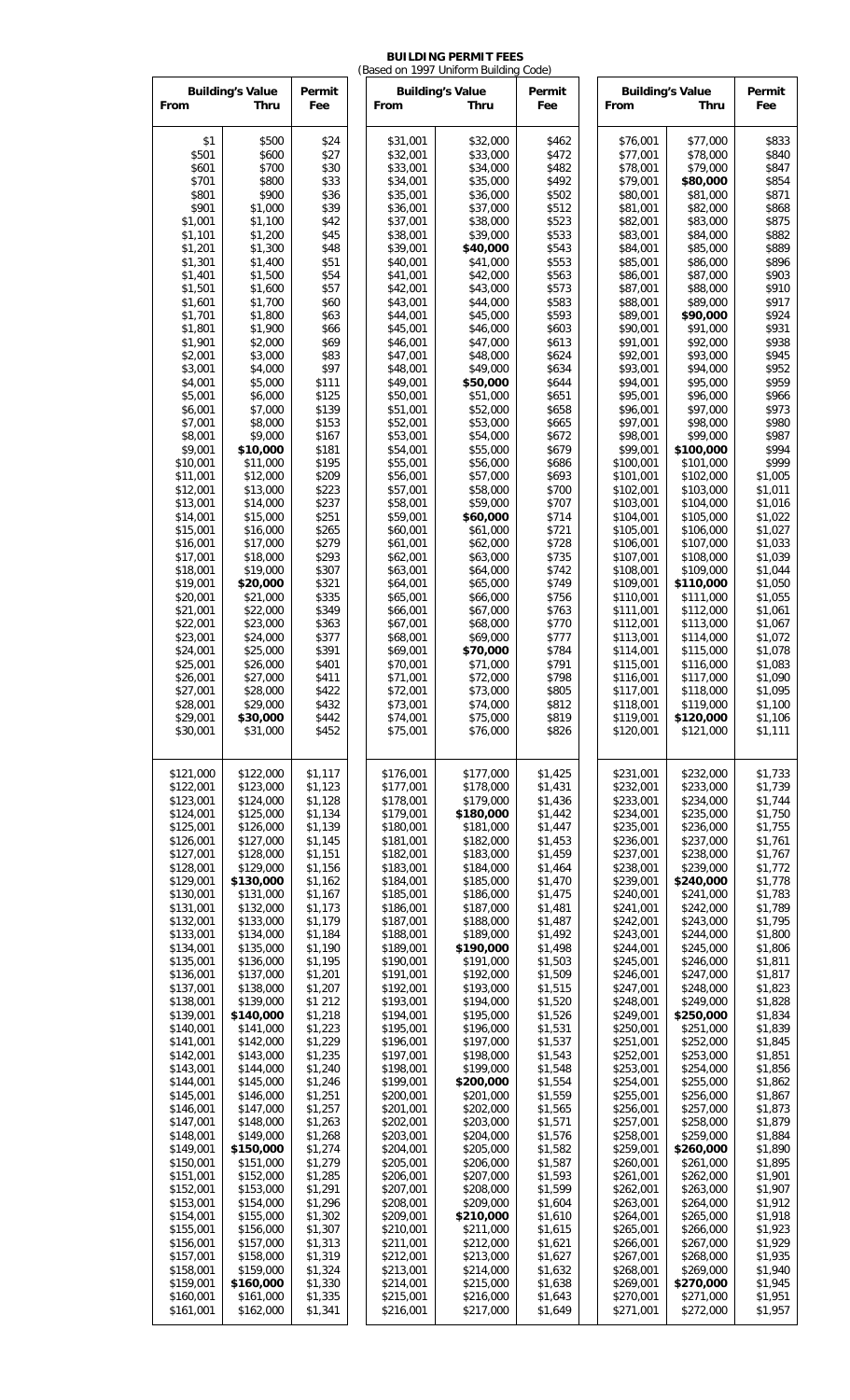| <b>Building's Value</b><br>From<br>Thru |                        | Permit<br>Fee      | <b>Building's Value</b><br>From | Permit<br>Fee          |                    | <b>Building's Value</b><br>From<br>Thru |                        | Permit<br>Fee          |                    |
|-----------------------------------------|------------------------|--------------------|---------------------------------|------------------------|--------------------|-----------------------------------------|------------------------|------------------------|--------------------|
| \$162,001<br>\$163,001                  | \$163,000<br>\$164,000 | \$1,347<br>\$1,352 | \$217,001<br>\$218,001          | \$218,000<br>\$219,000 | \$1,655<br>\$1,660 |                                         | \$272,001<br>\$273,001 | \$273,000<br>\$274,000 | \$1,963<br>\$1,968 |
| \$164,001                               | \$165,000              | \$1,358            | \$219,001                       | \$220,000              | \$1,666            |                                         | \$274,001              | \$275,000              | \$1,974            |
| \$165,001<br>\$166,001                  | \$166,000<br>\$167,000 | \$1,363<br>\$1,369 | \$220,001<br>\$221,001          | \$221,000<br>\$222,000 | \$1,671<br>\$1,677 |                                         | \$275,001<br>\$276,001 | \$276,000<br>\$277,000 | \$1,979<br>\$1,985 |
| \$167,001                               | \$168,000              | \$1,375            | \$222,001                       | \$223,000              | \$1,683            |                                         | \$277,001              | \$278,000              | \$1,991            |
| \$168,001                               | \$169,000              | \$1,380            | \$223,001                       | \$224,000              | \$1,688            |                                         | \$278,001              | \$279,000              | \$1,996            |
| \$169,001<br>\$170,001                  | \$170,000<br>\$171,000 | \$1,386<br>\$1,391 | \$224,001<br>\$225,001          | \$225,000<br>\$226,000 | \$1,694<br>\$1,699 |                                         | \$279,001<br>\$280,001 | \$280,000<br>\$281,000 | \$2,002<br>\$2,007 |
| \$171,001                               | \$172,000              | \$1,397            | \$226,001                       | \$227,000              | \$1,705            |                                         | \$281,001              | \$282,000              | \$2,013            |
| \$172,001                               | \$173,000              | \$1,403            | \$227,001                       | \$228,000              | \$1,711            |                                         | \$282,001              | \$283,000              | \$2,019            |
| \$173,001<br>\$174,001                  | \$174,000<br>\$175,000 | \$1,408<br>\$1,414 | \$228,001<br>\$229,001          | \$229,000<br>\$230,000 | \$1,716<br>\$1,722 |                                         | \$283,001<br>\$284,001 | \$284,000<br>\$285,000 | \$2,024<br>\$2,030 |
| \$175,001                               | \$176,000              | \$1,419            | \$230,001                       | \$231,000              | \$1,727            |                                         | \$285,001              | \$286,000              | \$2,035            |
| \$286,001                               | \$287,000              | \$2,041            | \$341,001                       | \$342,000              | \$2,349            |                                         | \$396,001              | \$397,000              | \$2,657            |
| \$287,001<br>\$288,001                  | \$288,000<br>\$289,000 | \$2,047<br>\$2,052 | \$342,001<br>\$343,001          | \$343,000<br>\$344,000 | \$2,355<br>\$2,360 |                                         | \$397,001<br>\$398,001 | \$398,000<br>\$399,000 | \$2,663<br>\$2,668 |
| \$289,001                               | \$290,000              | \$2,058            | \$344,001                       | \$345,000              | \$2,366            |                                         | \$399,001              | \$400,000              | \$2,674            |
| \$290,001                               | \$291,000              | \$2,063            | \$345,001                       | \$346,000              | \$2,371            |                                         | \$400,001              | \$401,000              | \$2,679            |
| \$291,001<br>\$292,001                  | \$292,000<br>\$293,000 | \$2,069<br>\$2,075 | \$346,001<br>\$347,001          | \$347,000<br>\$348,000 | \$2,377<br>\$2,383 |                                         | \$401,001<br>\$402,001 | \$402,000<br>\$403,000 | \$2,685<br>\$2,691 |
| \$293,001                               | \$294,000              | \$2,080            | \$348,001                       | \$349,000              | \$2,388            |                                         | \$403,001              | \$404,000              | \$2,696            |
| \$294,001                               | \$295,000              | \$2,086            | \$349,001                       | \$350,000              | \$2,394            |                                         | \$404,001              | \$405,000              | \$2,702            |
| \$295,001<br>\$296,001                  | \$296,000<br>\$297,000 | \$2,091<br>\$2,097 | \$350,001<br>\$351,001          | \$351,000<br>\$352,000 | \$2,399<br>\$2,405 |                                         | \$405,001<br>\$406,001 | \$406,000<br>\$407,000 | \$2,707<br>\$2,713 |
| \$297,001                               | \$298,000              | \$2,103            | \$352,001                       | \$353,000              | \$2,411            |                                         | \$407,001              | \$408,000              | \$2,719            |
| \$298,001                               | \$299,000              | \$2,108            | \$353,001                       | \$354,000              | \$2,416            |                                         | \$408,001              | \$409,000              | \$27,24            |
| \$299,001<br>\$300,001                  | \$300,000<br>\$301,000 | \$2,114<br>\$2,119 | \$354,001<br>\$355,001          | \$355,000<br>\$356,000 | \$2,422<br>\$2,427 |                                         | \$409,001<br>\$410,001 | \$410,000<br>\$411,000 | \$2,730<br>\$2,735 |
| \$301,001                               | \$302,000              | \$2,125            | \$356,001                       | \$357,000              | \$2,433            |                                         | \$411,001              | \$412,000              | \$2,741            |
| \$302,001                               | \$303,000              | \$2,131            | \$357,001                       | \$358,000              | \$2,439            |                                         | \$412,001              | \$413,000              | \$2,747            |
| \$303,001<br>\$304,001                  | \$304,000<br>\$305,000 | \$2,136<br>\$2,142 | \$358,001<br>\$359,001          | \$359,000<br>\$360,000 | \$2,444<br>\$2,450 |                                         | \$413,001<br>\$414,001 | \$414,000<br>\$415,000 | \$2,752<br>\$2,758 |
| \$305,001                               | \$306,000              | \$2,147            | \$360,001                       | \$361,000              | \$2,455            |                                         | \$415,001              | \$416,000              | \$2,763            |
| \$306,001                               | \$307,000              | \$2,153            | \$361,001                       | \$362,000              | \$2,461            |                                         | \$416,001              | \$417,000              | \$2,769            |
| \$307,001<br>\$308,001                  | \$308,000<br>\$309,000 | \$2,159<br>\$2,164 | \$362,001<br>\$363,001          | \$363,000<br>\$364,000 | \$2,467<br>\$2,472 |                                         | \$417,001<br>\$418,001 | \$418,000<br>\$419,000 | \$2,775<br>\$2,780 |
| \$309,001                               | \$310,000              | \$2,170            | \$364,001                       | \$365,000              | \$2,478            |                                         | \$419,001              | \$420,000              | \$2,786            |
| \$310,001                               | \$311,000              | \$2,175            | \$365,001                       | \$366,000              | \$2,483            |                                         | \$420,001              | \$421,000              | \$2,791            |
| \$311,001<br>\$312,001                  | \$312,000<br>\$313,000 | \$2,181<br>\$2,187 | \$366,001<br>\$367,001          | \$367,000<br>\$368,000 | \$2,489<br>\$2,495 |                                         | \$421,001<br>\$422,001 | \$422,000<br>\$423,000 | \$2,797<br>\$2,803 |
| \$313,001                               | \$314,000              | \$2,192            | \$368,001                       | \$369,000              | \$2,500            |                                         | \$423,001              | \$424,000              | \$2,808            |
| \$314,001                               | \$315,000              | \$2,198            | \$369,001                       | \$370,000              | \$2,506            |                                         | \$424,001              | \$425,000              | \$2,814            |
| \$315,001<br>\$316,001                  | \$316,000<br>\$317,000 | \$2,203<br>\$2,209 | \$370,001<br>\$371,001          | \$371,000<br>\$372,000 | \$2,511<br>\$2,517 |                                         | \$425,001<br>\$426,001 | \$426,000<br>\$427,000 | \$2,819<br>\$2,825 |
| \$317,001                               | \$318,000              | \$2,215            | \$372,001                       | \$373,000              | \$2,523            |                                         | \$427,001              | \$428,000              | \$2,831            |
| \$318,001                               | \$319,000              | \$2,220            | \$373,001                       | \$374,000              | \$2,528            |                                         | \$428,001              | \$429,000              | \$2,836            |
| \$319,001<br>\$320,001                  | \$320,000<br>\$321,000 | \$2,226<br>\$2,231 | \$374,001<br>\$375,001          | \$375,000<br>\$376,000 | \$2,534<br>\$2,539 |                                         | \$429,001<br>\$430,001 | \$430,000<br>\$431,000 | \$2,842<br>\$2,847 |
| \$321,001                               | \$322,000              | \$2,237            | \$376,001                       | \$377,000              | \$2,545            |                                         | \$431,001              | \$432,000              | \$2,853            |
| \$322,001                               | \$323,000              | \$2,243            | \$377,001                       | \$378,000              | \$2,551            |                                         | \$432,001              | \$433,000              | \$2,859            |
| \$323,001<br>\$324,001                  | \$324,000<br>\$325,000 | \$2,248<br>\$2,254 | \$378,001<br>\$379,001          | \$379,000<br>\$380,000 | \$2,556<br>\$2,562 |                                         | \$433,001<br>\$434,001 | \$434,000<br>\$435,000 | \$2,864<br>\$2,870 |
| \$325,001                               | \$326,000              | \$2,259            | \$380,001                       | \$381,000              | \$2,567            |                                         | \$435,001              | \$436,000              | \$2,875            |
| \$326,001                               | \$327,000              | \$2,265            | \$381,001                       | \$382,000              | \$2,573            |                                         | \$436,001              | \$437,000              | \$2,881            |
| \$327,001<br>\$328,001                  | \$328,000<br>\$329,000 | \$2,271<br>\$2,276 | \$382,001<br>\$383,001          | \$383,000<br>\$384,000 | \$2,579<br>\$2,584 |                                         | \$437,001<br>\$438,001 | \$438,000<br>\$439,000 | \$2,887<br>\$2,892 |
| \$329,001                               | \$330,000              | \$2,281            | \$384,001                       | \$385,000              | \$2,590            |                                         | \$439,001              | \$440,000              | \$2,898            |
| \$330,001                               | \$331,000              | \$2,287            | \$385,001                       | \$386,000              | \$2,595            |                                         | \$440,001              | \$441,000              | \$2,903            |
| \$331,001<br>\$332,001                  | \$332,000<br>\$333,000 | \$2,293<br>\$2,299 | \$386,001<br>\$387,001          | \$387,000<br>\$388,000 | \$2,601<br>\$2,607 |                                         | \$441,001<br>\$442,001 | \$442,000<br>\$443,000 | \$2,909<br>\$2,915 |
| \$333,001                               | \$334,000              | \$2,304            | \$388,001                       | \$389,000              | \$2,612            |                                         | \$443,001              | \$444,000              | \$2,920            |
| \$334,001                               | \$335,000              | \$2,310            | \$389,001                       | \$390,000              | \$2,618            |                                         | \$444,001              | \$445,000              | \$2,926            |
| \$335,001<br>\$336,001                  | \$336,000<br>\$337,000 | \$2,315<br>\$2,321 | \$390,001<br>\$391,001          | \$391,000<br>\$392,000 | \$2,623<br>\$2,629 |                                         | \$445,001<br>\$446,001 | \$446,000<br>\$447,000 | \$2,931<br>\$2,937 |
| \$337,001                               | \$338,000              | \$2,327            | \$392,001                       | \$393,000              | \$2,635            |                                         | \$447,001              | \$448,000              | \$2,943            |
| \$338,001                               | \$339,000              | \$2,332            | \$393,001                       | \$394,000              | \$2,640            |                                         | \$448,001              | \$449,000              | \$2,948            |
| \$339,001<br>\$340,001                  | \$340,000<br>\$341,000 | \$2,338<br>\$2,343 | \$394,001<br>\$395,001          | \$395,000<br>\$396,000 | \$2,646<br>\$2,651 |                                         | \$449,001<br>\$450,001 | \$450,000<br>\$451,000 | \$2,954<br>\$2,959 |
| \$451,001                               | \$452,000              | \$2,965            | \$468,001                       | \$469,000              | \$3,060            |                                         | \$485,001              | \$486,000              | \$3,155            |
| \$452,001                               | \$453,000              | \$2,971            | \$469,001                       | \$470,000              | \$3,066            |                                         | \$486,001              | \$487,000              | \$3,161            |
| \$453,001                               | \$454,000              | \$2,976            | \$470,001                       | \$471,000              | \$3,071            |                                         | \$487,001              | \$488,000              | \$3,167            |
| \$454,001<br>\$455,001                  | \$455,000<br>\$456,000 | \$2,982<br>\$2,987 | \$471,001<br>\$472,001          | \$472,000<br>\$473,000 | \$3,077<br>\$3,083 |                                         | \$488,001<br>\$489,001 | \$489,000<br>\$490,000 | \$3,172<br>\$3,178 |
| \$456,001                               | \$457,000              | \$2,993            | \$473,001                       | \$474,000              | \$3,088            |                                         | \$490,001              | \$491,000              | \$3,183            |
| \$457,001                               | \$458,000              | \$2,999            | \$474,001                       | \$475,000              | \$3,094            |                                         | \$491,001              | \$492,000              | \$3,189            |
| \$458,001<br>\$459,001                  | \$459,000<br>\$460,000 | \$3,004<br>\$3,010 | \$475,001<br>\$476,001          | \$476,000<br>\$477,000 | \$3,099<br>\$3,105 |                                         | \$492,001<br>\$493,001 | \$493,000<br>\$494,000 | \$3,195<br>\$3,200 |
| \$460,001                               | \$461,000              | \$3,016            | \$477,001                       | \$478,000              | \$3,111            |                                         | \$494,001              | \$495,000              | \$3,206            |
| \$461,001                               | \$462,000              | \$3,021            | \$478,001                       | \$479,000              | \$3,116            |                                         | \$495,001              | \$496,000              | \$3,211            |
| \$462,001<br>\$463,001                  | \$463,000<br>\$464,000 | \$3,027<br>\$3,032 | \$479,001<br>\$480,001          | \$480,000<br>\$481,000 | \$3,122<br>\$3,127 |                                         | \$496,001<br>\$497,001 | \$497,000<br>\$498,000 | \$3,217<br>\$3,223 |
| \$464,001                               | \$465,000              | \$3,038            | \$481,001                       | \$482,000              | \$3,133            |                                         | \$498,001              | \$499,000              | \$3,228            |
| \$465,001<br>\$466,001                  | \$466,000<br>\$467,000 | \$3,043<br>\$3,049 | \$482,001<br>\$483,001          | \$483,000<br>\$484,000 | \$3,139<br>\$3,144 |                                         | \$499,001              | \$500,000              | \$3,234            |
| \$467,001                               | \$468,000              | \$3,055            | \$484,001                       | \$485,000              | \$3,150            |                                         |                        |                        |                    |
|                                         |                        |                    |                                 |                        |                    |                                         |                        |                        |                    |